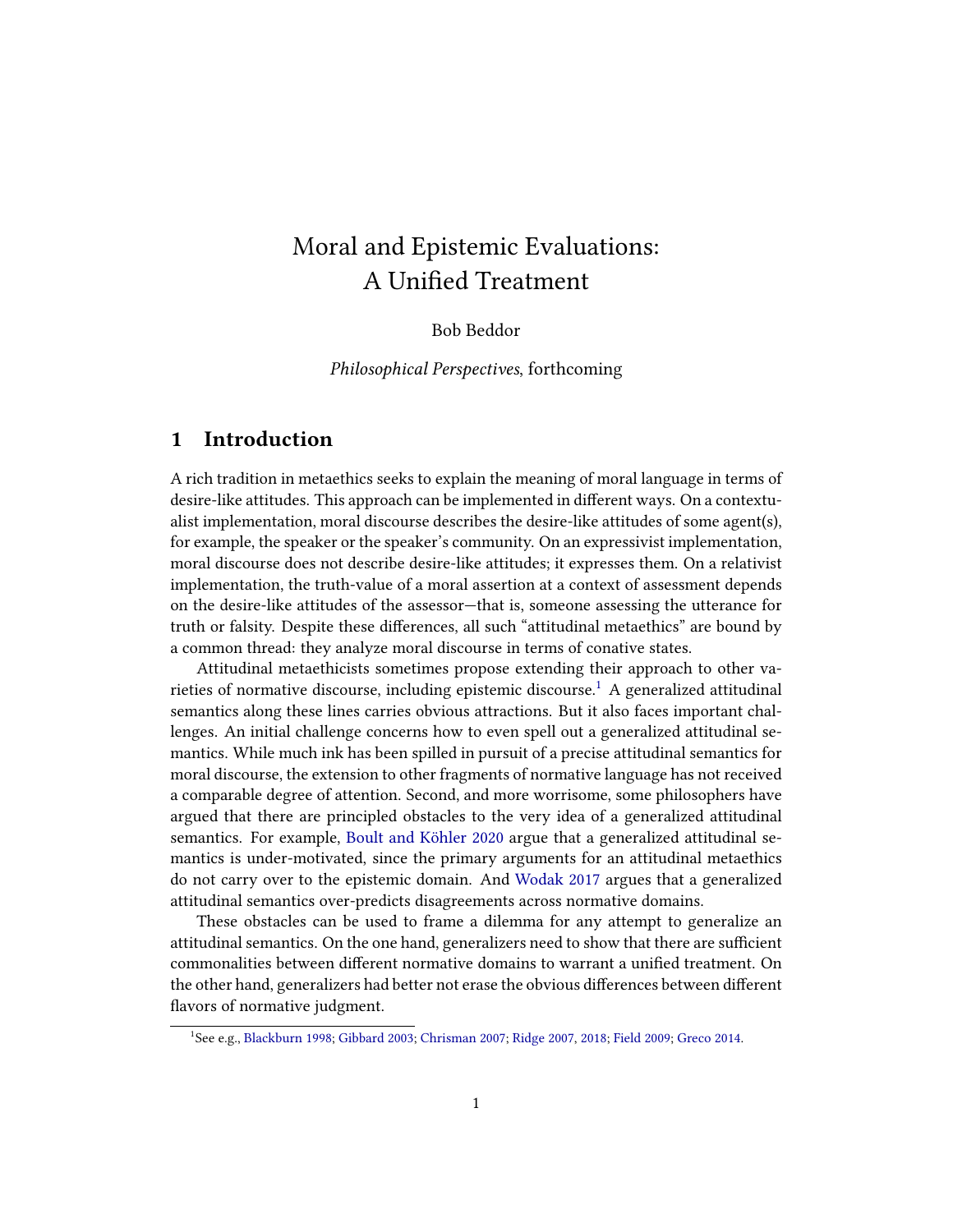This paper develops a generalized attitudinal semantics that steers through the horns of this dilemma. I start by pointing out some commonalities between the moral and epistemic domains. These commonalities cry out for a unified explanation. The rest of the paper develops a unified explanation and explores its consequences. On the view developed here, there is a variety of distinct pro-attitudes, all of which share a functional core. Moral discourse is used to voice a distinctly moral form of approval. Epistemic discourse is used to voice a distinctly epistemic form of approval. The functional similarities between the different species of approval explain the commonalities between different flavors of normative discourse. And the differences between the former explain the differences between the latter.

The view developed here has a number of further advantages. First, it is naturalistically respectable: each species of approval is explained in non-normative language. Second, it is developed with attention to the semantic details. In particular, I show how my semantics can be derived from a single lexical entry for deontic modals—a lexical entry that is fully consistent with leading analyses in the linguistics literature. Finally, it yields a simple solution to a seemingly independent problem for metaethical expressivism [\(Woods](#page-29-1) [2014\)](#page-29-1). In an appendix, I highlight some advantages of my approach over an alternative way of developing a generalized attitudinal semantics, due to [Gibbard](#page-27-2) [2003.](#page-27-2)

### 2 Commonalities

#### 2.1 Linguistic commonalities

We use many of the same lexical items in both moral and epistemic evaluations. For example, we frequently use deontic modals ( $may, must, ought, should)$ ) to make both sorts of appraisals:

- <span id="page-1-0"></span>(1) a. You ought to [/should, must, may] help those in need. (moral)
	- b. You ought to [/should, must, may] believe in evolution. (epistemic)

It is usually left to context to determine whether a deontic modal has moral or epistemic flavor. However, we can use in view of -phrases to make our intended reading explicit (cf. [Kratzer](#page-27-6) [1977\)](#page-27-6):

- <span id="page-1-1"></span>(2) a. In view of the moral requirements, you ought to  $[\text{/should, must, may]}$  help those in need.
	- b. In view of the epistemic requirements, you ought to [/should, must, may] believe in evolution.

This lexical overlap is cross-linguistically robust. For example, [\(3\)](#page-2-0)-[\(7\)](#page-2-1) render the contrast in [\(1\)](#page-1-0) in Italian, German, Serbian, Afrikaans, Filipino, and Japanese. In each of these languages, the same deontic modal (highlighted in blue) is used to make both the moral and the epistemic evaluation, just as in English.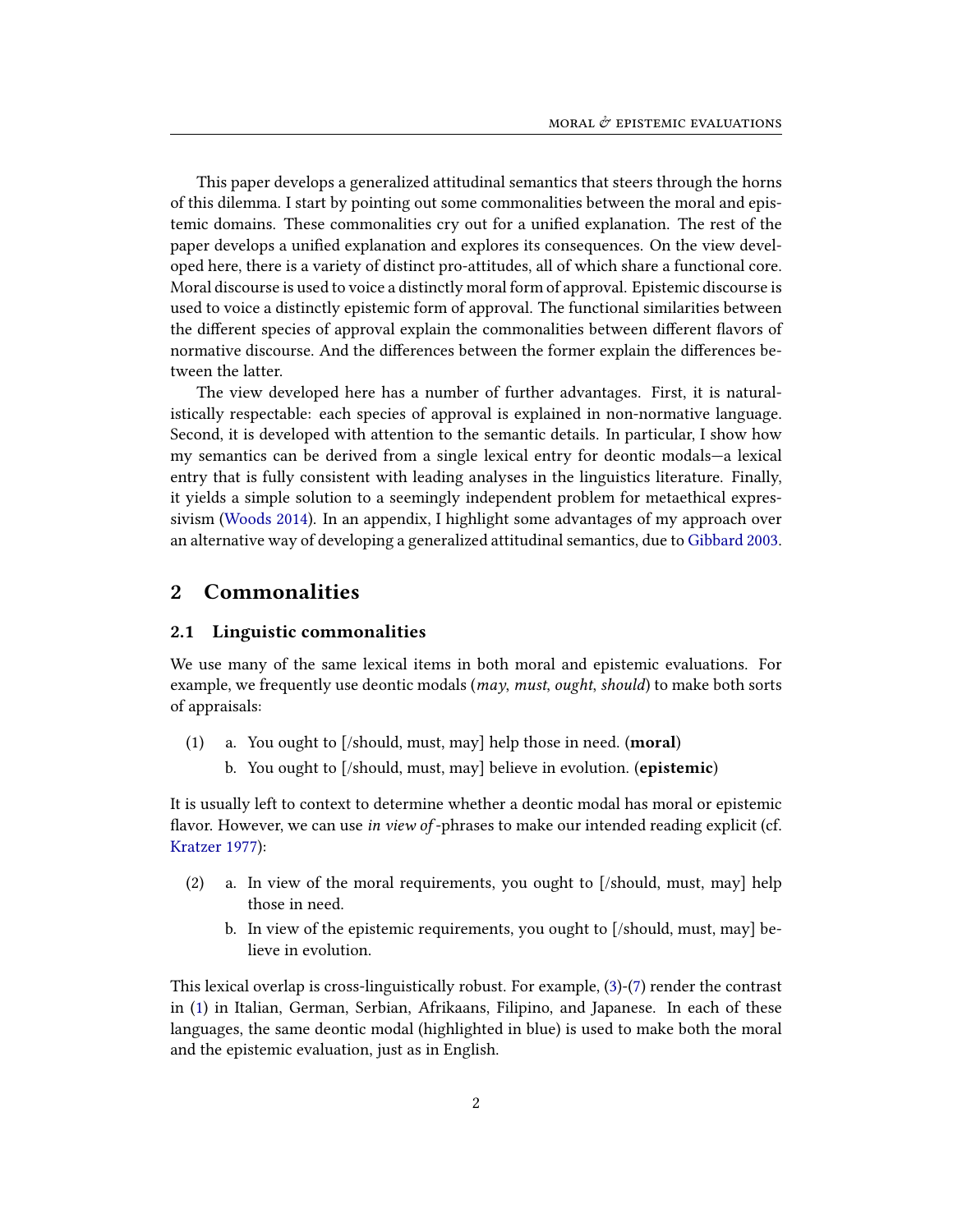- <span id="page-2-0"></span>(3) a. Devi [/dovresti, potresti] aiutare quelli che ne hanno bisogno. (Italian) b. Devi [/dovresti, potresti] credere nell'evoluzione.
- (4) a. Man sollte [/muss] Notleidenden helfen. (German)
	- b. Man sollte [/muss] an die Evolution glauben.
- (5) a. Covek treba [/mora] da pomogne ljudima u nevolji. (Serbian) b. Covek treba [/mora] da veruje u evoluciju.
	-
- (6) a. Jy moet hulle wat nood het help. (Afrikaans)
	- b. Jy moet in evolusie glo.
- <span id="page-2-1"></span>(7) a. Kailangan [/Dapat] mong tulungan ang mga nangangailangan. (Filipino)
	- b. Kailangan mong maniwala sa ebolusyon/Dapat maniwala ka sa ebolusyon.
- (8) a. Komatteiru hito-o tasukeru beki da. (Japanese)
	- b. Shinkaron-o shinjiru beki da.<sup>[2](#page-2-2)</sup>

This linguistic overlap is not limited to modals either. The language of *justification*, *ratio*nality, and reasons is also used in both moral and epistemic contexts, e.g.:

- <span id="page-2-4"></span> $(9)$  a. You were justified in acting as you did. (moral)
	- b. Poirot is justified in believing the butler did it. (epistemic)

Our semantics for normative language should explain these commonalities.

#### 2.2 The connection with reactive attitudes

We are not usually indifferent to perceived wrongdoings. When we judge that someone acted wrongly, we are disposed to *blame* them, unless they have a good excuse. And when we judge that someone acted rightly, we are disposed to praise them, particularly if they did so at some cost to themselves. More generally, our moral judgments are closely tied to 'reactive attitudes' [\(Strawson](#page-29-2) [1974\)](#page-29-2).<sup>[3](#page-2-3)</sup>

Epistemic judgments are also closely bound up with reactive attitudes. Consider the Flat Earther, who maintains that the earth is flat. They are aware of the evidence to the contrary, but they ignore it or try to explain it away. The Flat Earther seems to be blameworthy—in some sense—for holding this belief. Similarly, people are praiseworthy when their beliefs meet a particularly exalted epistemic standard, for example, when they

<span id="page-2-2"></span><sup>&</sup>lt;sup>2</sup> Speakers I have consulted inform me that the same phenomenon occurs in Thai. Korean, and Mandarin Chinese. Thanks to Carlotta Pavese, Jelena Krivokapic, Andries Coetzee, Chautamanee Onsuwan, Harim Kwan, Mitcho Erlewine, and Wilkinson Daniel Wong Gonzales for these examples and their linguistic judgments.

<span id="page-2-3"></span> $3$ The idea that certain moral judgments are closely connected to reactive attitudes traces back to Mill. According to Mill, to judge that someone acted wrongly is to judge that they ought to be punished, 'if not by law, by the opinion of his fellow-creatures; if not by opinion, by the reproaches of his own conscience.' [\(Mill](#page-28-2) [1861:](#page-28-2) chp. V, par. 4). For contemporary developments of the idea that moral judgments are tied to reactive attitudes, see [Gibbard](#page-27-7) [1990;](#page-27-7) [Schroeder](#page-28-3) [2008;](#page-28-3) [Kauppinen](#page-27-8) [2010;](#page-27-8) [Sepielli](#page-28-4) [2012;](#page-28-4) [Björnsson and McPherson](#page-27-9) [2014.](#page-27-9)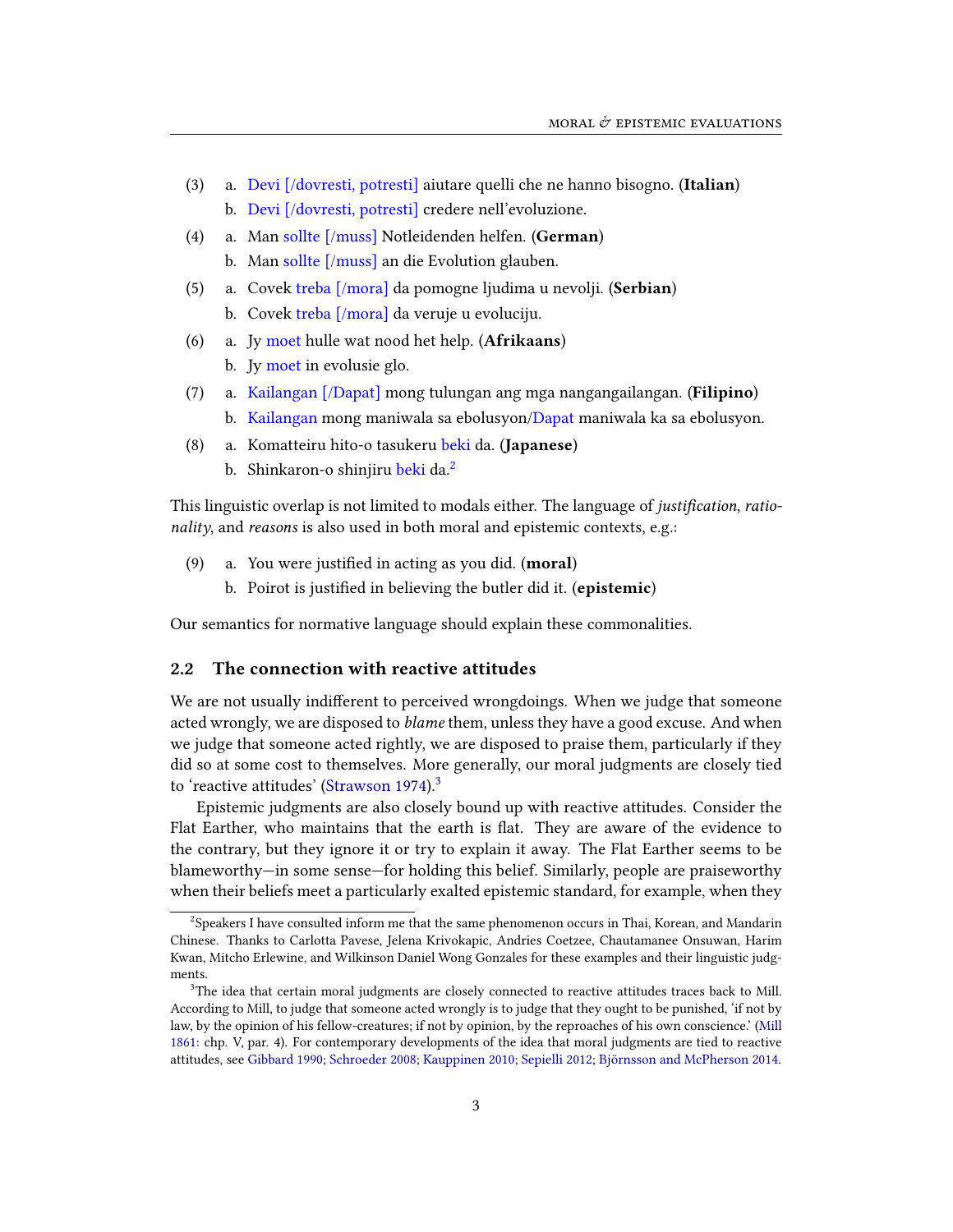scrutinize their beliefs for subtle tensions, or tease out the logical implications of their beliefs through a particularly grueling deduction. This idea that beliefs can be praiseworthy and blameworthy also has epistemological payoff. For example, one prominent strategy for defusing resistance to externalist norms on belief is to insist that there is a difference between violating some epistemic norm and being blameworthy for doing so. According to this strategy, the victim of an evil demon violates an epistemic norm, but in a blameless fashion.[4](#page-3-0)

Now, we should not deny that there are important differences between moral blame and epistemic blame. Irrational beliefs rarely rouse intense feelings of anger or righteous indignation in the same way that moral infractions do. But this is not a reason to doubt the existence of epistemic blame. Thankfully, there is by now a burgeoning literature devoted to explaining the nature of epistemic blame and how it differs from moral blame (e.g., [Rettler](#page-28-5) [2018;](#page-28-5) [Brown](#page-27-10) [2020;](#page-27-10) [Boult](#page-27-11) [forthcoming;](#page-27-11) [Pichovy](#page-28-6) [forthcoming\)](#page-28-6). For the moment, there is no need to take a stand on how to draw the distinction; I will return to this issue in §3. The important point is that both moral and epistemic judgments are connected with reactive attitudes. And this is something that deserves explanation.

#### 2.3 The connection with motivation

Many metaethicists maintain that there is a special connection between moral judgment and motivation. $5$  To see the appeal of this thesis, imagine that Ari insists that everyone is morally obligated to worship God. But, she hastens to add, she is not at all inclined to worship God. Most people would find Ari's position puzzling. They might even doubt the sincerity of Ari's professed moral convictions.

We should be careful not to overstate the connection between moral judgment and motivation. Akrasia is a fact of life: many people (your author included) sometimes fail to act in accordance with their moral judgments. Our formulation of the connection be-tween moral judgment and motivation had better allow for this.<sup>[6](#page-3-2)</sup> Here's one suitably weak formulation of the connection:

MORAL JUDGMENT-MOTIVATION CONNECTION (MJC) If someone believes that they morally ought to  $\phi$ , then they will be at least somewhat disposed to  $\phi$ .

This formulation leaves room for akrasia. Ari might believe that she is morally obligated to worship God but still fail to do so, since her disposition to worship might be masked

<span id="page-3-0"></span><sup>4</sup> See e.g., [Sutton](#page-29-3) [2007;](#page-29-3) [Hawthorne and Srinivasan](#page-27-12) [2013;](#page-27-12) [Williamson](#page-29-4) [forthcoming.](#page-29-4) For discussion of this distinction, see e.g., [Kelp and Simion](#page-27-13) [2017;](#page-27-13) [Madison](#page-28-7) [2018;](#page-28-7) [Greco](#page-27-14) [forthcoming.](#page-27-14)

<span id="page-3-1"></span> $5$ Moral judgment internalists hold that there is a necessary connection between moral judgment and motivation; see [Dreier](#page-27-15) [1990;](#page-27-15) [Smith](#page-28-8) [1994;](#page-28-8) [Korsgaard](#page-27-16) [1996,](#page-27-16) [Blackburn](#page-27-1) [1998;](#page-27-1) [Gibbard](#page-27-2) [2003;](#page-27-2) [Wedgwood](#page-29-5) [2007;](#page-29-5) [van Roojen](#page-29-6) [2010;](#page-29-6) [Egan](#page-27-17) [2012,](#page-27-17) among others. Even moral judgment externalists typically grant that there is a close connection between moral judgment and motivation; they just deny that it is a necessary connection.

<span id="page-3-2"></span><sup>6</sup> For relevant discussion, see [Stocker](#page-29-7) [1979;](#page-29-7) [Smith](#page-28-8) [1994;](#page-28-8) [Mele](#page-28-9) [1996;](#page-28-9) [Svavarsdóttir](#page-29-8) [1999.](#page-29-8)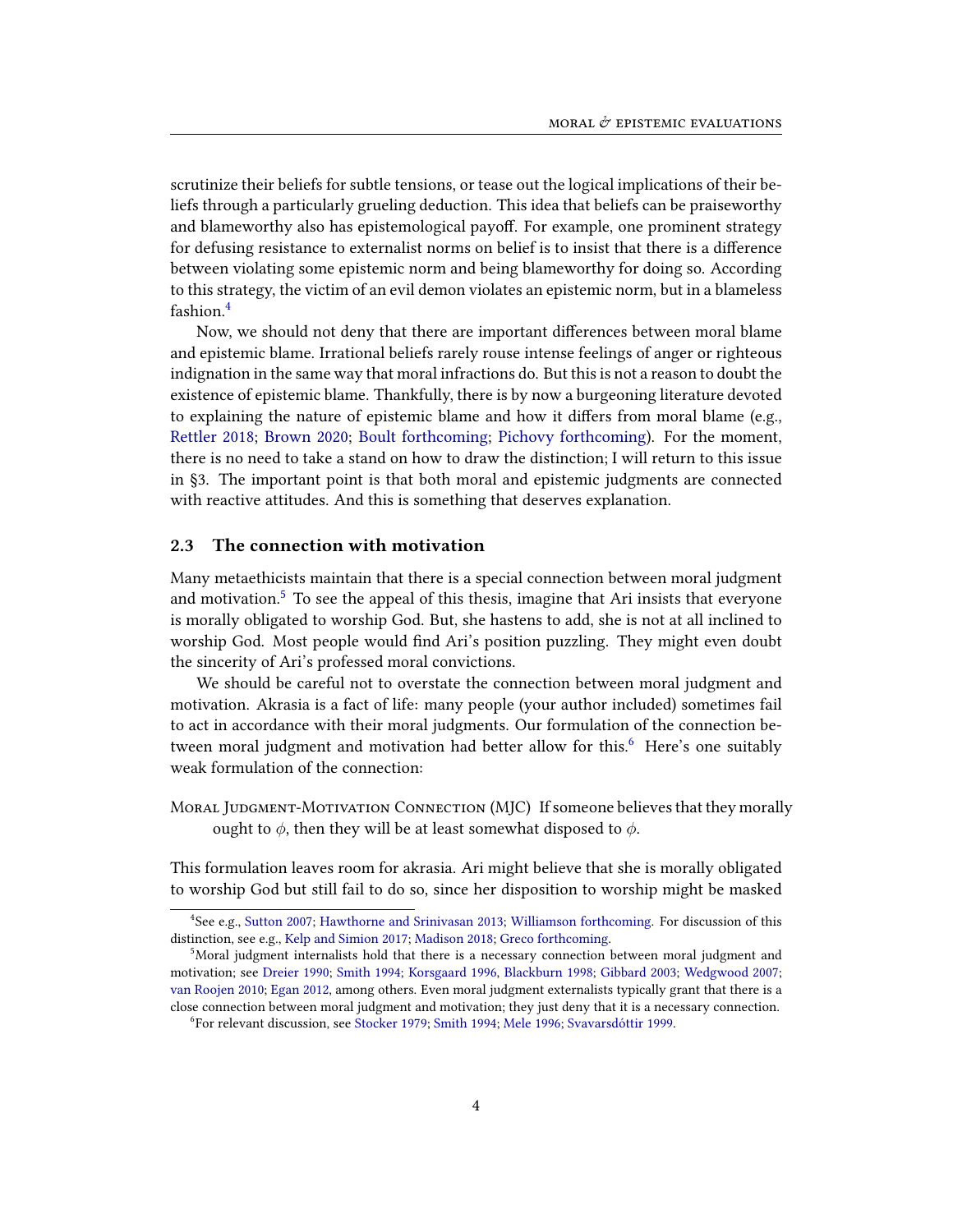by various factors—listlessness, inattention, competing preferences, and the like.<sup>[7](#page-4-0)</sup>

I want to argue that an analogous connection holds between epistemic judgment and motivation. Start with judgments about our epistemic obligations to inquire. Suppose Poirot is investigating a murder. The initial evidence indicates that the butler is the culprit. But Poirot has not yet inquired into the butler's whereabouts on the night of the crime. It's easy to fill in the details so that Poirot epistemically ought to engage in such inquiries. Now, suppose Poirot agrees with this judgment. That is, suppose he thinks: I (epistemically) ought to inquire into the butler's whereabouts. We would expect Poirot to pursue such inquiries.

Of course, we can imagine circumstances in which Poirot makes this judgment but does not follow through; perhaps he is lazy or distracted by other cases. But this does not show that there is no connection between epistemic judgment and motivation. As with moral judgment, this only shows that the connection had better be suitably qualified: if someone judges that they epistemically ought to pursue some inquiry, they will be at least somewhat disposed to do so.<sup>[8](#page-4-1)</sup>

Next, consider our epistemic evaluations of doxastic states. Imagine that Ari claims that theism is epistemically irrational. But, she hastens to add, she herself is a committed theist. Most people would find Ari's position puzzling. They might even question the sincerity of her professed epistemic convictions.

Here too, we should not overstate the connection between epistemic judgment and motivation. Epistemic akrasia is also a fact of life. Consider the parent whose child has been arrested. Given the evidence, the parent is convinced that they epistemically ought to believe their child is guilty. But they can't bring themselves to hold this belief. Their position may be irrational, but it is psychologically possible.

These observations suggest a connection between epistemic judgment and motivation along the following lines:

Epistemic Judgment-Motivation Connection (EJC) If someone believes that they epistemically ought to  $\phi$ , then they will be at least somewhat disposed to  $\phi$ .

Here the variable  $\phi$  ranges over both acts (e.g., *inquiring into the detective's whereabouts*) and doxastic states (e.g., believing the butler did it, having a .8 credence in God's existence).

<span id="page-4-0"></span> $71$ ll remain noncommittal on whether to construe MIC as a universally quantified claim ranging over all agents or a generic claim restricted to normal agents. Which of these options we prefer will depend on what we think about the possibility of amoralists, who hold a moral belief while exhibiting no disposition to act in accordance with it. For discussion, see [Dreier](#page-27-15) [1990;](#page-27-15) [Blackburn](#page-27-1) [1998;](#page-27-1) [Roskies](#page-28-10) [2003;](#page-28-10) [Leary](#page-28-11) [2017.](#page-28-11)

<span id="page-4-1"></span><sup>&</sup>lt;sup>8</sup>[Kappel and Moeller](#page-27-18) [2014](#page-27-18) also argue that epistemic judgments are connected to inquiry, and they also appeal to this connection in motivating an attitudinal semantics. But their formulation of the connection is importantly different. They focus on knowledge attributions; according to them, if  $A$  judges,  $S$  knows that  $p$ , A will be motivated to terminate inquiry into p. One worry for their argument is that this can be explained by the factivity of knowledge attributions: if A judges that S knows that p, A thereby judges that p, which in many cases will dispose  $A$  to cease inquiry into  $p$  [\(Ridge](#page-28-1) [2018\)](#page-28-1). But then there is no need to appeal to an attitudinal semantics to explain Kappel and Moeller's explanandum. To motivate this worry, note that if we modify  $A$ 's judgment with the non-factive construction,  $S$  knows whether  $p$ , we would not necessarily expect  $A$  to be motivated to cease inquiry into whether  $p$ .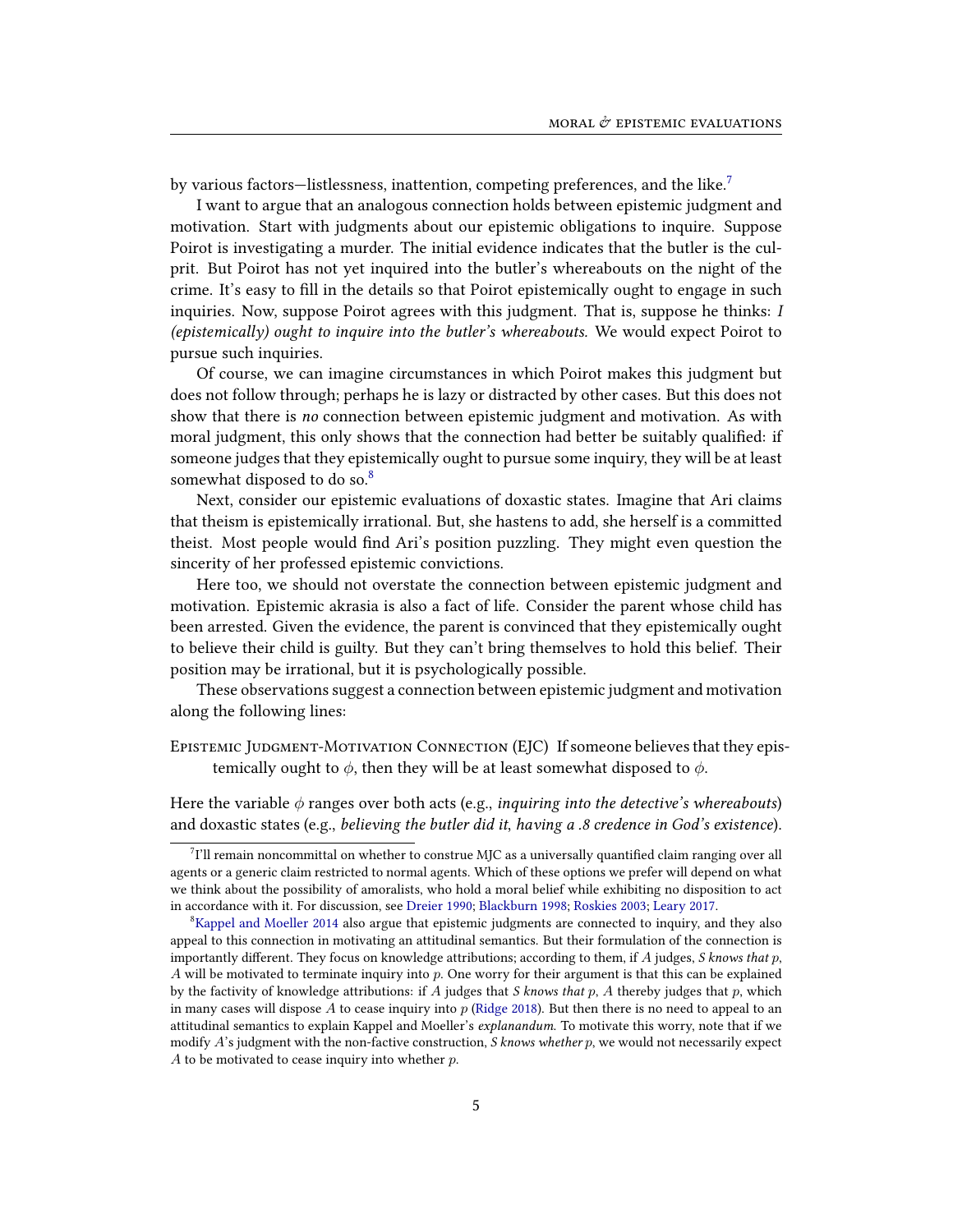Before moving on, let me head off a potential objection. I've been talking freely of 'motivation' to believe. Some might balk at this. In the ordinary sense of the word, we can only be motivated to act. I will discuss this issue in more depth in §5. For now I'll just note that nothing of substance hinges on this terminology. EJC (much like MJC) is formulated as a claim about the connection between judgments and dispositions. Surely we have dispositions to be in doxastic states. Readers are welcome to regard 'motivation' talk as shorthand for the relevant dispositional connections.

Other species of normative judgment also carry motivational pull. Suppose someone judges that they prudentially ought to look both ways before crossing the street. Here too, we would expect them to be at least somewhat disposed to look both ways before crossing. More generally, we might hypothesize that every genuinely normative judgment has a defeasible connection with motivation.<sup>[9](#page-5-0)</sup>

Historically, one of the main arguments in favor of an attitudinal metaethics is that it explains  $MJC<sup>10</sup>$  $MJC<sup>10</sup>$  $MJC<sup>10</sup>$  If every normative judgment is connected with motivation, then any explanation that is tailored to moral judgments will be insufficiently general. Rather, we should seek out a general explanation for why normative judgment—in all its forms carries motivational oomph.

#### 2.4 Descriptively enlightened disagreement

People disagree over moral matters. And these disagreements often persist even once all parties have been appraised of the pertinent descriptive (i.e., non-normative) facts. The existence of such 'descriptively enlightened' moral disagreements will be familiar to anyone who has taught Ethics 101. Present your students with a standard puzzle case, e.g., A has the opportunity to kill  $B$  to save a hundred. You'll quickly discover that students disagree about whether  $A$  is morally permitted to kill  $B$ . Even once you clarify all of the descriptive facts about A's motives, B's life history, and exactly how much utility B's death will bring about, the disagreement will likely continue.

Many philosophers maintain that our metaethics should explain the presence and persistence of descriptively enlightened moral disagreements. Of course, it is a matter of controversy how best to do so. For the moment, I won't take a stand on this question; in §6, I'll consider one promising explanation in detail. For now, I want to point out that the very same sort of descriptively enlightened disagreements arise in epistemology.

Here's a familiar experience for anyone who has taught Epistemology 101. It's the first day of class. You want to engage your students, so you present them with the skeptical paradox. If your experience is anything like mine, you'll find some students strongly

<span id="page-5-0"></span><sup>&</sup>lt;sup>9</sup>It would be implausible to claim that every *ought*-judgment is tied to motivation. Someone might believe that, in view of the rules of etiquette, they ought to start with the outside fork, without having any inclination to do so. But this does not cast doubt on the idea that every genuinely normative judgment is tied to motivation; it just shows that not every ought-judgment is genuinely normative.

<span id="page-5-1"></span> $10$ This motivation is particularly explicit in the writings of metaethical expressivists; see e.g., [Stevenson](#page-29-9) [1963;](#page-29-9) [Blackburn](#page-27-1) [1998;](#page-27-1) [Gibbard](#page-27-2) [2003.](#page-27-2) But it also crops up in the work of contextualists and relativists; see e.g. [Dreier](#page-27-15) [1990;](#page-27-15) [Egan](#page-27-17) [2012.](#page-27-17)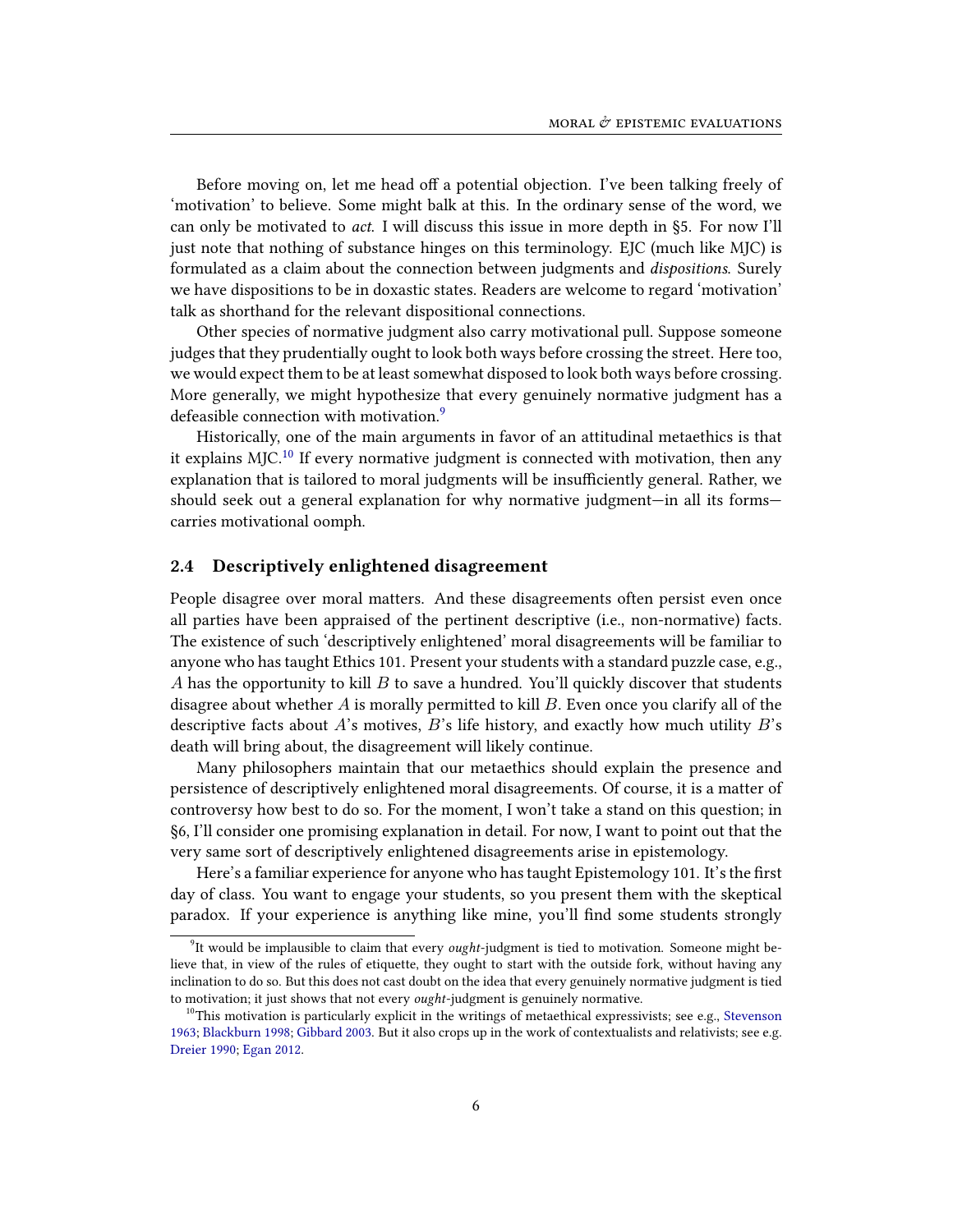sympathize with the skeptical conclusion whereas others deem it absurd. Moreover, this disagreement will persist even once you have clarified all of the pertinent descriptive facts. Even once you've made clear that a particular agent  $A$  is not envatted, or deceived by a demon, etc., some students will maintain that  $A$  ought to suspend belief in the external world, or at least regard the skeptical hypothesis as a live contender. Others will disagree. Similar points can be made using other recalcitrant disagreements in epistemology. Just consider disputes between internalists and externalists about whether the brain in a vat is justied in believing in the external world, or about whether the unwitting clairvoyant ought to believe the outputs of their clairvoyance.

#### 2.5 Looking Ahead

I've identified four commonalities between moral and epistemic evaluations. These commonalities cry out for a unified explanation. The rest of this paper develops a unified attitudinal semantics that does the job.<sup>[11](#page-6-0)</sup>

# 3 Varieties of approval

#### 3.1 Distinguishing different forms of approval

Philosophers commonly distinguish between representational mental states and nonrepresentational mental states. Within the latter class, they frequently distinguish between various pro-attitudes: desires, preferences, intentions, approval and disapproval.

Around here, most philosophers stop subdividing mental states. But we can go further: pretty much any pro-attitude comes in different varieties. Take *approval*. Suppose Beth is a business mogul who has grown accustomed to the finer things in life. One day she happens across Singer's 'Famine, Affluence, and Morality.' Try as she might, she cannot find any mistakes in Singer's argument. She begrudgingly admits that she is morally obligated to donate a hefty chunk of her fortune to charity. Alas, doing so would prevent her from buying the new jet that she has been coveting. Question: Does Beth approve of giving her money to charity? There is a sense in which the answer is 'Yes', and a sense in which the answer in 'No.' From the moral point of view, she approves of it. But from a prudential point of view, she disapproves.

There also seems to be an epistemic form of approval, which can come apart from both moral and prudential approval. Consider the lonely researcher, who spends all of their time devoted to scholarly pursuits, neglecting family and friends. If their research

<span id="page-6-0"></span> $^{11}$  make no claim that these are the only interesting parallels between moral and epistemic evaluations. Another intriguing commonality is suggested by [Greco](#page-27-19) [2015,](#page-27-19) who argues that both moral and epistemic judgments give rise to the 'Open Question Phenomenon' [\(Moore](#page-28-12) [1903\)](#page-28-12). I think this is right; in fact, this is exactly what we should expect, given that both give rise to descriptively enlightened disagreements. For my purposes, I won't explore the Open Question Argument in any detail. However, the sort of unified attitudinal framework developed here offers one way of explaining why all normative questions are open in this sense.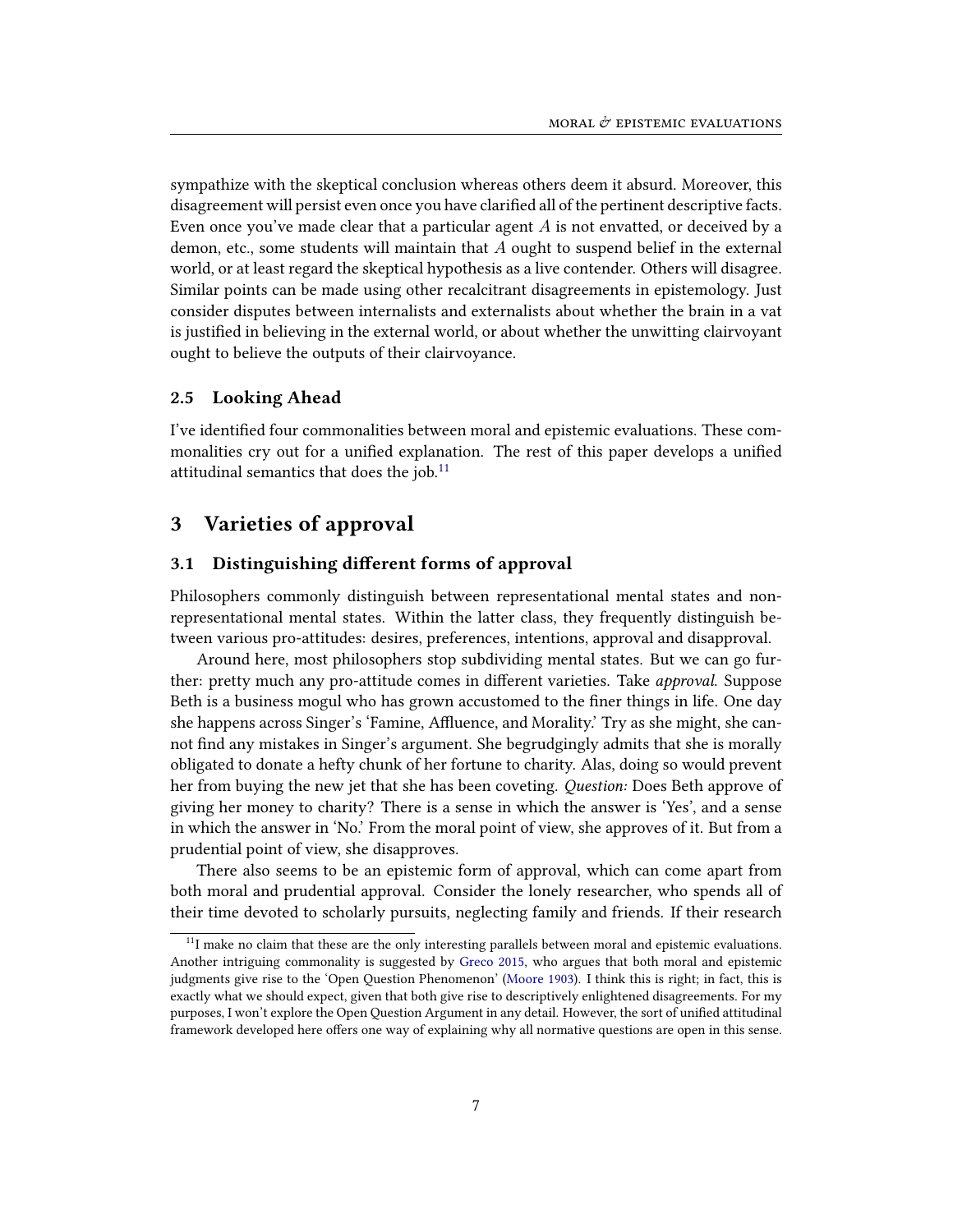yields important discoveries, we might think there is something epistemically commendable about their pursuits. But we might also think there is something regrettable about their single-minded devotion to their studies. We epistemically approve of their tireless dedication to research, while disapproving of it from the moral, prudential, and (perhaps) all-things-considered perspectives.

Some might worry that we can only understand the differences between these forms of approval using normatively charged vocabulary: we can only understand 'moral approval' in terms of the 'moral point of view', and can only understand 'epistemic approval' in terms of the 'epistemic point of view.' This would be unwelcome, given the explanatory ambitions associated with an attitudinal semantics. After all, attitudinal semanticists aim to explain normative thought and talk in non-normative, naturalistically respectable terms. Call this 'the Individuation Problem.'[12](#page-7-0)

While this is an important challenge, we should not despair of meeting it. In the rest of this section, I introduce two strategies for developing a fully naturalistic account of what distinguishes different species of approval: the basis strategy and the functional role strategy. I should note at the outset that nothing I say hinges on the relevant attitude being approval, rather than, say, preference or intention. The strategies I introduce could be just as well used to distinguish between moral and epistemic preferences, or between moral and epistemic intentions.

#### 3.2 The basis strategy

Start with all-things-considered approval. Often when we all-thing-considered approve of some course of action, it's because we believe it to be conducive to some further ends that we non-instrumentally desire. All-things-considered, I approve of ordering Thai for dinner, since I believe that ordering Thai will be most conducive to the satisfaction of my gustatory desires.

According to the basis strategy, we can analyze different varieties of approval as dispositions towards all-things-considered approval—dispositions that are based in different non-instrumental desires. In the case of moral approval, the relevant non-instrumental desire might be a pro tanto desire for fairness, social harmony, and wellbeing. In the case of prudential approval, the relevant non-instrumental desire might be a pro tanto desire for the wellbeing of a particular agent. To illustrate, go back to Beth, our Singer-reading mogul. She has some disposition to all-things-considered approve of donating her income to charity—a disposition that's based in a *pro tanto* desire to alleviate suffering, together with a means-ends belief that donating her income will be conducive to that end. However, she also has a countervailing disposition to all-things-considered approve of keep-

<span id="page-7-0"></span> $12$ The problem of characterizing the 'moral attitude'—that is, the distinctive conative attitude involved in moral judgment—has received a bit of attention; see, e.g., [Miller](#page-28-13) [2003;](#page-28-13) [Kauppinen](#page-27-8) [2010;](#page-27-8) [Köhler](#page-27-20) [2013;](#page-27-20) [Björnsson and McPherson](#page-27-9) [2014.](#page-27-9) The problem of characterizing the 'epistemic attitude'—that is, the distinct conative attitude involved in epistemic judgment—has received less discussion. Indeed, some proponents of an attitudinal metaepistemology have acknowledged the problem but despaired of providing a substantive answer; see e.g., [Field](#page-27-4) [2009:](#page-27-4) 259-260.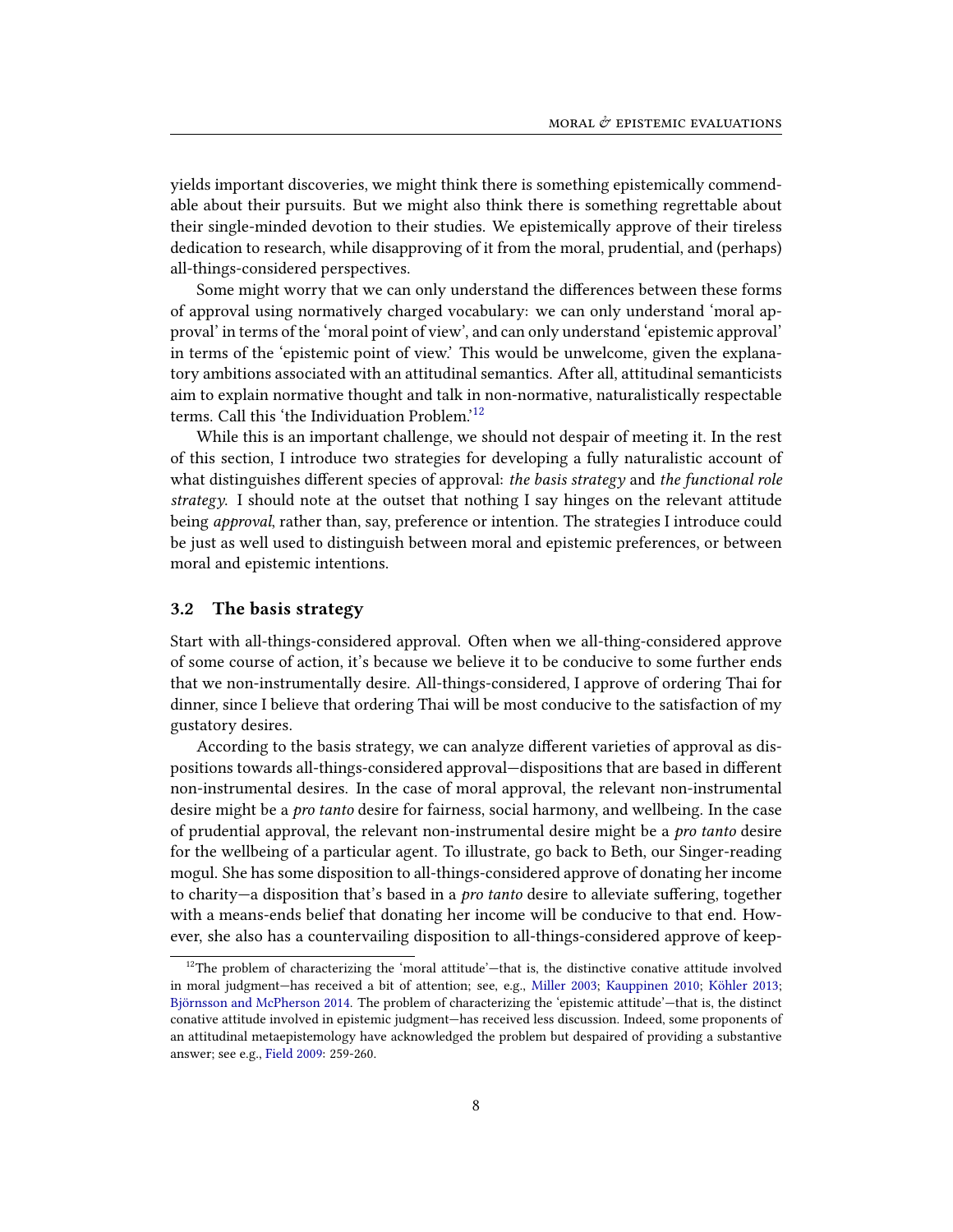ing her fortune—a disposition that is based in a pro tanto desire for her own wellbeing, together with a belief that donating is inimical to that end. According to the present proposal, the former disposition constitutes her moral approval of donating her fortune; the latter disposition constitutes her prudential disapproval of donating.<sup>[13](#page-8-0)</sup>

In the case of epistemic approval, the basis might be a non-instrumental *pro tanto* desire for the attainment of truth and avoidance of error. According to this proposal, we are disposed to all-things-considered approve of the lonely scholar's single-minded pursuit of their research—a disposition that's based in a pro tanto desire for our scholar to attain accurate doxastic states. However, we also have a countervailing disposition to disapprove of their myopic pursuits—a disposition that is based in other considerations (say, the goods of family and friendship).

#### 3.3 The functional role strategy

According to the functional role strategy, we can analyze different varieties of approval in terms of their causal relations with other attitudes and behaviors. Now, since all varieties of approval are conative attitudes, we should expect them all to have broadly similar functional profiles. But beneath these broad similarities may lurk important differences.

What are these differences? Our discussion of the reactive attitudes  $(\S2.2)$  suggests a plausible hypothesis. Perhaps moral approval is closely tied to some distinctly moral reactive attitudes. On this view, for Beth to morally approve of giving to charity is for her to be disposed to resent and blame those who fail to give, when they are in a position to do so, and to feel guilt if she herself fails to give. Perhaps epistemic approval is also close tied to the reactive attitudes, only distinctly epistemic versions thereof.

Of course, going this route pushes the Individuation Problem back a step: we are now stuck with the problem of distinguishing the moral reactive attitudes from the epistemic reactive attitudes. However, the literature already contains some promising suggestions for how to draw this distinction. For example, [Boult](#page-27-11) [forthcoming](#page-27-11) develops a proposal that builds on Scanlon's [2008](#page-28-14) account of blame. According to Scanlon, all blame involves an intention to modify one's relationships with the blamed individual. According to Boult, what distinguishes epistemic blame is that the relevant relationship is one of trust: when we epistemically blame someone, we form an intention to suspend our default trust in that person, at least within a restricted domain.<sup>[14](#page-8-1)</sup> Another option would be to combine the functional role strategy with the basis strategy: perhaps what distinguishes epistemic blame from moral blame is that the former is based in epistemic considerations (e.g., ac-curacy) whereas the latter is based in moral considerations (e.g., fairness, wellbeing).<sup>[15](#page-8-2)</sup>

<span id="page-8-0"></span> $13$ Does this mean that every agent who morally approves of some course of action has a *pro tanto* desire for fairness, harmony, and wellbeing? This might seem like a stretch. However, we can finesse this point by identifying moral approval with a disposition to all-things-considered approval that in normal agents is based in a non-instrumental desire for such ends. Cf. [Björnsson and McPherson](#page-27-9) [2014](#page-27-9) for a related view on which the moral attitude is distinguished, in part, by the grounds that paradigmatically give rise to it.

<span id="page-8-1"></span> $^{14}$ Cf. [Kauppinen](#page-27-21) [2018](#page-27-21) for a related story about the distinction between epistemic and non-epistemic norms.

<span id="page-8-2"></span> $15$ In developing the functional role strategy, I have focused on the different causal roles these attitudes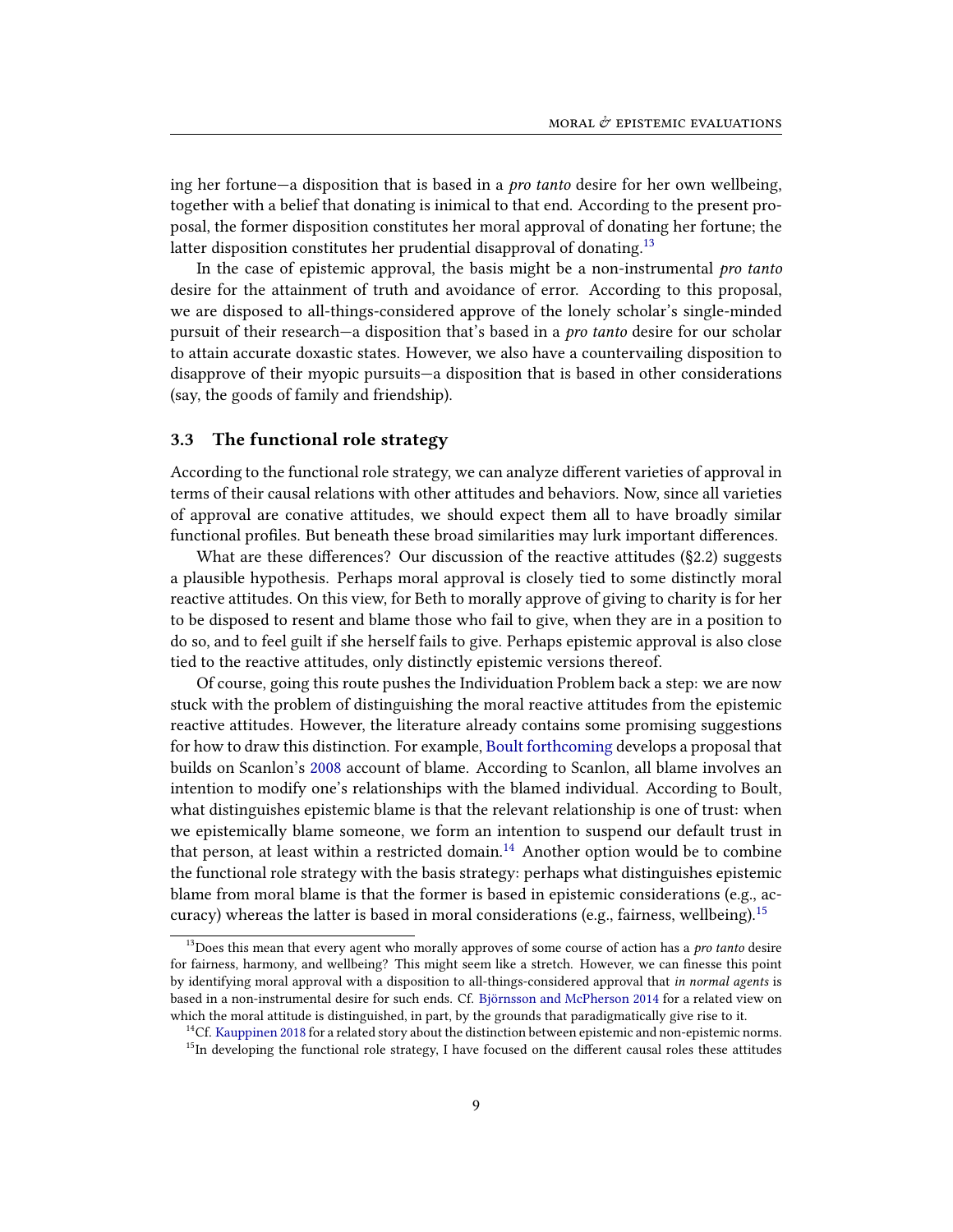#### 3.4 Taking stock

I've sketched two strategies for individuating varieties of approval. Both strike me as promising. We have also seen that they are not mutually exclusive. Indeed, I'm inclined to think that a complete answer to the Individuation Problem will synthesize elements of each. For our purposes, we need not take a stand on the final answer to the Individuation Problem. It's enough that we have two plausible paths forward.

Some might worry that even if the Individuation Problem can be solved in this fashion, the picture of the mind that emerges is unduly complex. Why saddle the mind with all these different pro-attitudes? Surely parsimony favors a cleaner view, according to which there is just a single attitude of approval.

However, we should only invoke simplicity to choose between theories that explain the data equally well. And the psychological data here are complex. Go back to our Singerreading business mogul, Beth. We noted that there is some sense in which she approves of donating her fortune. But there is also a sense in which she disapproves of doing so. These two senses will reveal themselves in her psychological and behavioral dispositions. Even if she ultimately chooses to continue funding her lavish lifestyle, we would expect her to hesitate before doing so, and to feel occasional pangs of remorse. This requires explanation. Similarly, if she instead chooses to donate her funds, we would expect her to occasionally pine after that never-purchased jet—a fact that also requires explanation. By positing different varieties of approval, we explain these facts.

Moreover, even if attitudinal metaethicists had no interest in generalizing their account to encompass other species of normativity, they would still face the Individuation Problem. A familiar challenge for any attitudinal metaethics comes from the fact that not every pro-attitude makes for a genuinely moral judgment. I might desire to eat foie gras without thinking that I am morally required to do so. So we need to say something about what distinguishes the pro-attitude that constitutes moral judgment from other pro-attitudes. To do so, we will need to engage in the project I have undertaken here.

# 4 Putting the attitudes to work

The next step is to put these varieties of approval to work in our semantics. This section develops a 'proof of concept' of what this semantics might look like. I start (§4.1) by developing a general attitudinal semantics for normative appraisals made using deontic modals. I proceed (§4.2) to extend this semantics to other normative language, focusing on justification ascriptions.

have in our psychologies. Another approach would be to distinguish different species of approval in terms of the social functions that these attitudes serve. Borrowing from Gibbard's [1990](#page-27-7) account of 'accepting a norm', one might suggest that the function of moral approval is to foster coordination in our behavior. Similarly, one might follow [Dogramaci](#page-27-22) [2012](#page-27-22) and hold that the function of epistemic approval is to foster coordination in our belief-forming methods.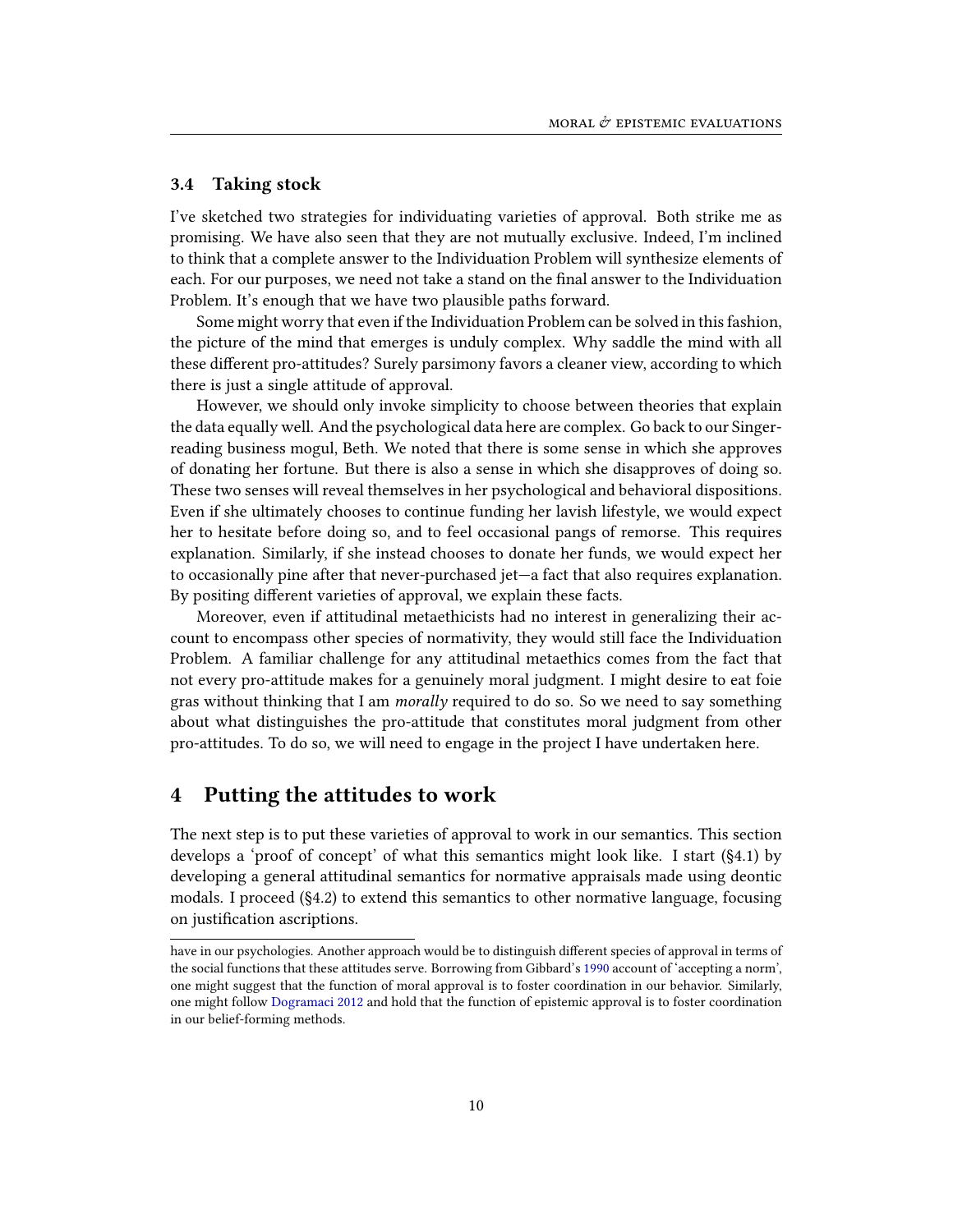#### 4.1 Deontic modals

The standard semantics for modals in the linguistics literature is due to [Kratzer](#page-27-23) [1981,](#page-27-23) [1991,](#page-27-24) [2012.](#page-27-25) On Kratzer's analysis, the extension of any modal depends on two parameters. The first parameter is a modal base  $f$ , a function from a world to a set of propositions that delivers an accessibility relation over worlds. The second parameter is an ordering source g, a function from a world to a set of propositions that induces a ranking over worlds. A necessity modal such as *ought* universally quantifies over the  $q$ -best of the  $f$ -accessible worlds. Formally:

Kratzerian Ought  $\phi$ ] $^{c,f,g,w} = 1$  iff  $\forall v \in \text{Best}_{g(w),f(w)}: [\![\phi]\!]^{c,f,g,v} = 1,$ where  $\text{Bes}_{g(w),f(w)}$  is the set of worlds in  $\bigcap f(w)$  ranked highest by  $g(w)$ .

One of the main advantages of Kratzer's semantics is that it provides a uniform semantics for all modals. This makes it well-suited to capture the differences between different types of deontic modals, which is our focus here. Consider [\(2\)](#page-1-1), repeated here as [\(10\)](#page-10-0):

- <span id="page-10-1"></span><span id="page-10-0"></span>(10) a. You ought to [/should, must] help those in need.
	- b. You ought to [/should, must] believe in evolution.

As we noted earlier, [\(10a\)](#page-10-0) is naturally read as making a moral evaluation. On Kratzer's semantics, this reading is captured using a moral ordering source—an ordering source that ranks worlds based on the extent to which they conform with the moral requirements. On this reading, [\(10a\)](#page-10-0) is true if and only if all of the morally best worlds in the modal base are worlds where the addressee helps those in need. By contrast, [\(10b\)](#page-10-1) is naturally read as making an epistemic evaluation. This reading is captured using an epistemic ordering source—that is, an ordering source that ranks worlds based on the extent to which the conform with the epistemic requirements.<sup>[16](#page-10-2)</sup>

As it stands, Kratzer's semantics does not tell us what it means for a world to conform to the moral requirements or the epistemic requirements—this is treated as a black box. This silence is well and good, for Kratzer's purposes: she aims to give a semantics that prescinds from metanormative controversies. However, philosophers who seek a semantic resolution of such controversies will want something more. They will want to an informative account of what it is for a world to be morally or epistemically best.

Here is where varieties of approval can earn their keep. The job of an ordering source is to induce a ranking over worlds. Varieties of approval are well-suited for this task. A toy example: suppose the only thing I morally approve of is utility maximization. Then my state of moral approval will rank a world w over a world v just in case w contains

<span id="page-10-2"></span> $16E$ pistemic ordering sources are not widely discussed in the literature, and should be distinguished from the more common notion of an epistemic modal base. An epistemic modal base is used to evaluate the meanings of epistemic modals (e.g., The butler might have done it). These epistemic modals are not deontic, and consequently are often thought to be evaluated using an empty ordering source. By contrast, we are invoking an epistemic ordering source to evaluate a specific type of deontic modal: a modal evaluation of what someone epistemically ought to do or believe, as in [\(10b\)](#page-10-1).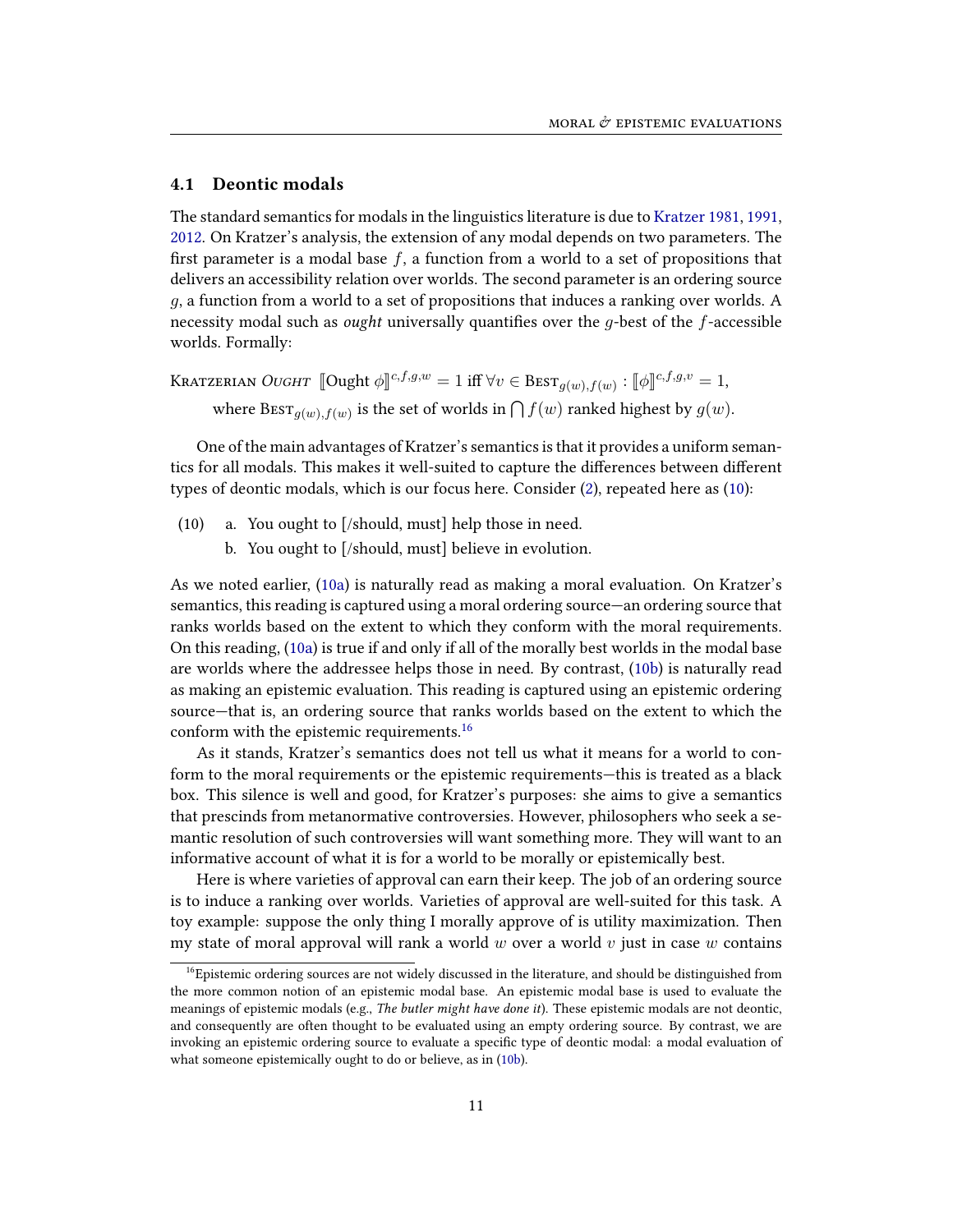more overall utility than  $v$ . And suppose the only thing I epistemically approve of is credal accuracy. Then my state of epistemic approval will rank a world  $w$  over a world  $v$  just in case w contains more credal accuracy than v.

One advantage of this approach is that it allows us to accept the Kratzerian semantics without any *ad hoc* revisions. To see how this would work, let a moral approval function m be a function from a world to a set of propositions representing what some agent (or group of agents) morally approves of. Similarly, let an epistemic approval function  $e$  be a function from a world to a set of propositions representing what some agent (or group of agents) epistemically approves of. Then moral and epistemic uses of deontic modals are just special instances of Kratzer's semantics for ought; they are the special instances where the ordering source is given by m and e respectively.<sup>[17](#page-11-0)</sup>

My strategy for developing a generalized attitudinal semantics faces various choice points. Are the ordering sources determined by the context of utterance, as suggested by [Kratzer](#page-27-23) [1981?](#page-27-23) If so, we get a form of contextualism. Relative to any context of utterance, the content of e.g., [\(10a\)](#page-10-0) will be a classical proposition (a set of worlds). But which proposition [\(10a\)](#page-10-0) asserts will depend on the context. Or is the ordering source an independent feature of the circumstance of evaluation, which floats free from the context? If so, then the view that emerges has good claim to be considered a form of expressivism, similar in structure to those defended by [Gibbard](#page-27-7) [1990,](#page-27-7) [2003;](#page-27-2) [Yalcin](#page-29-10) [2012](#page-29-10) and [Silk](#page-28-15) [2014.](#page-28-15) Relative to any context, the content of e.g., [\(10a\)](#page-10-0) will not be a set of worlds, but rather a set of world, moral approval function pairs. It's also easy to give our semantics a relativist spin. All that is needed is to let our circumstances of evaluation be centered worlds, and let the moral and epistemic approval functions be functions from a centered world  $\langle w, a \rangle$  to a set of propositions reflecting what  $a$  morally/epistemically approves of at  $w$ .

Each of these options faces further choice points. Within the contextualist camp, we can ask: whose conative attitudes are relevant? Does context always select the speaker's moral/epistemic approval function? Or does it select the moral/epistemic approval function of some group that includes the speaker—say, the speaker's linguistic community, or the conversational interlocutors? While these are important questions, for our purposes we can avoid taking a stand on them. A virtue of my approach is that it is compatible with a variety of implementations, contextualist, expressivist, and relativist.<sup>[18](#page-11-1)</sup>

#### 4.2 Beyond modals

So far I have focused on moral and epistemic evaluations made using deontic modals. However, my framework can be extended to encompass other normative expressions.

Earlier we noted that *justification* talk is used to make both moral and epistemic appraisals. Recall [\(9\)](#page-2-4), repeated here as [\(11\)](#page-12-0):

<span id="page-11-0"></span><sup>&</sup>lt;sup>17</sup>Is every deontic ordering source supplied by a desire-like state of mind? Presumably not: we can use deontic modals to convey what is required by a code of etiquette, or the rules of some arcane game, without having any pro tanto desire for one to act accordingly. But we might hypothesize that whenever a deontic modal is genuinely normative, the ordering source reflects some desire-like attitudes.

<span id="page-11-1"></span> $^{18}\!$  For some considerations bearing on the choice between these frameworks, see [Beddor](#page-27-26) [2019c.](#page-27-26)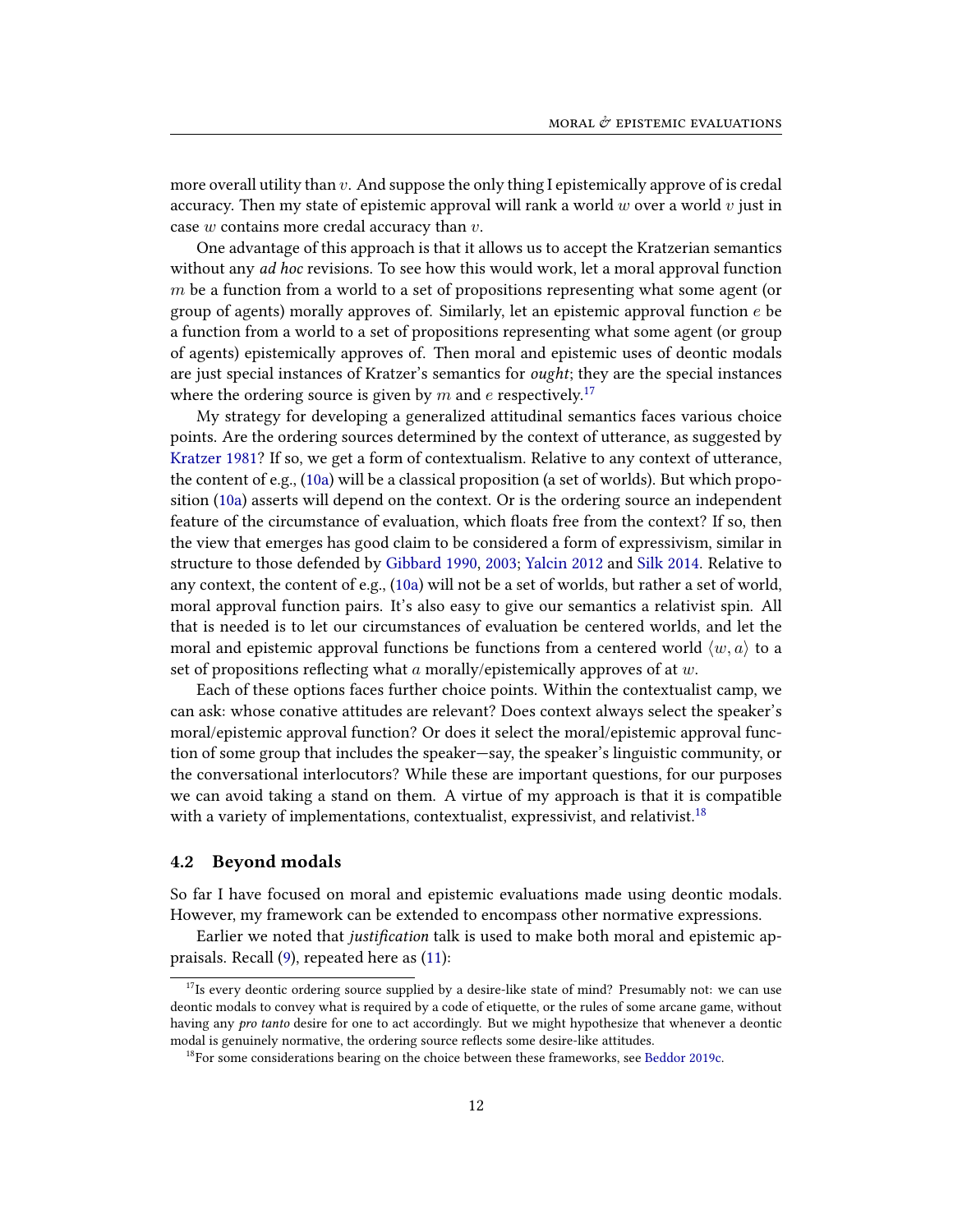- <span id="page-12-2"></span><span id="page-12-0"></span> $(11)$  a. You were justified in acting as you did.
	- b. Poirot is justified in believing the butler did it.

From the perspective of this paper, a natural option is to analyze *justified* in deon-tic terms.<sup>[19](#page-12-1)</sup> According to what is perhaps the most popular version of this approach, justification is a type of permission: to say someone is justified in doing (or believing) such-and-such is to say that they are permitted to do (or believe) such-and-such. Given the assumption that expressions of permission are the duals of necessity modals, we get the following analysis:

DEONTOLOGICAL JUSTIFIED  $\llbracket S$  is justified in  $\psi$ ing $\rrbracket^{c,f,g,w} = \llbracket S$  is permitted to  $\psi \rrbracket^{c,f,g,w} = 1$ 1 iff  $\exists v \in \text{Bes}_{g(w), f(w)}: S \psi s$  at v.

Two advantages of this approach are worth highlighting. First, it immediately validates some plausible entailments between justified and deontic modals, e.g.:

- (12) a. Given his evidence, Poirot ought to believe the butler did it.  $\Rightarrow$ 
	- b. Given his evidence, Poirot is justified in believing the butler did it.
- (13) a. You weren't justified in acting as you did.  $\Rightarrow$ 
	- b. You shouldn't have acted as you did.

Second, this analysis allows us to capture the moral and epistemic readings of justification ascriptions using the same resources that we used to capture the moral and epistemic readings of deontic modals. As with deontic modals, justification ascriptions are not ambiguous; we have provided a uniform semantic entry for all uses of *justified*, both moral and epistemic. As with deontic modals, different readings of justification ascriptions are captured using different ordering sources. Moral justification ascriptions use a moral ordering source, which is a moral approval profile. Epistemic justification ascriptions use an epistemic ordering source, which is an epistemic approval prole. Thus [\(11a\)](#page-12-0) communicates that in at least one of the accessible worlds that comes closest to conforming to the relevant moral approval profile, the addressee acted as they did at the actual world. And [\(11b\)](#page-12-2) communicates that in at least one of the accessible worlds that comes closest to conforming the the relevant epistemic approval profile, Poirot believes the butler did it. $20$ 

<span id="page-12-1"></span> $19By$  now there's a large literature on deontological approaches to justification. See e.g. [Alston](#page-26-0) [1988;](#page-26-0) [Plantinga](#page-28-16) [1993:](#page-28-16) chp.1; the papers in [Steup](#page-29-11) [2001;](#page-29-11) [Littlejohn](#page-28-17) [2012:](#page-28-17) chp.1.

<span id="page-12-3"></span><sup>&</sup>lt;sup>20</sup>Deontological *Justified* glosses over some important complications. One complication comes from the distinction between weak and strong necessity modals. If I say someone must or has to do something, I make a stronger claim than if I say they ought to do it. Drawing this distinction expands the space of options for a deontological account: one could maintain that justified is the dual of a strong necessity modal, or one could maintain that it is the dual of a weak necessity modal. For our purposes, we can set aside this issue; for discussion, see [Beddor](#page-26-1) [2017;](#page-26-1) for general discussion of the distinction between weak and strong necessity, see, a.o., [Sloman](#page-28-18) [1970;](#page-28-18) [Horn](#page-27-27) [1989;](#page-27-27) [McNamara](#page-28-19) [1996;](#page-28-19) [von Fintel and Iatridou](#page-29-12) [2008.](#page-29-12) Another complication comes from the gradability of justified: we are happy to say things like,  $A$ 's belief is more justified than  $B$ 's belief.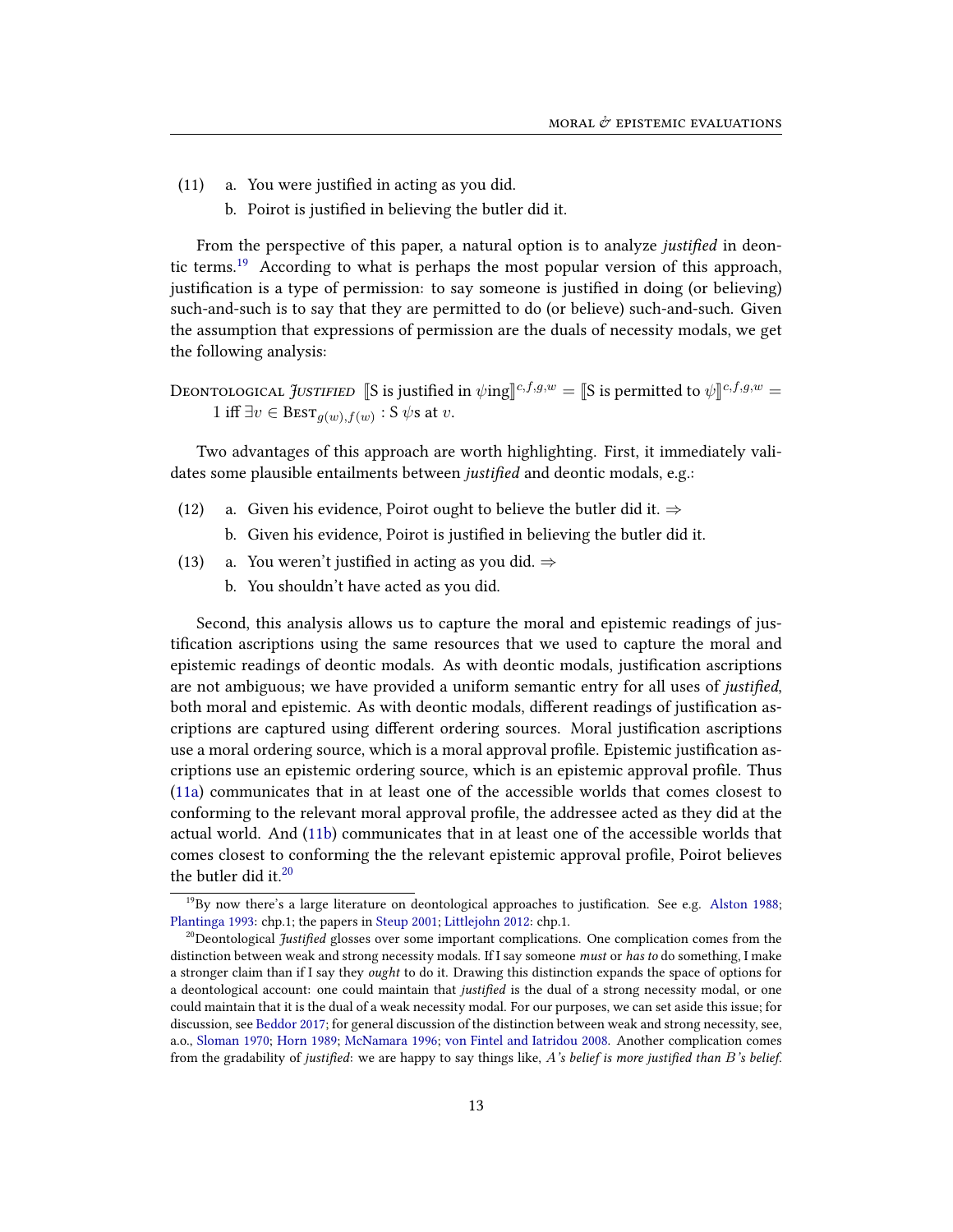#### 4.3 Taking stock and looking ahead

Our main rationale for developing a unified treatment moral and epistemic evaluations was to explain their commonalities. How does the framework developed here fare on this front?

The explanation of the linguistic commonalities falls out immediately from our semantics. To recap: our semantics for deontic modals is just a specific implementation of Kratzer's semantics (§4.1). One of signal achievements of Kratzer's semantics is that it accounts for the different readings of modals without positing rampant ambiguity. Given a deontological analysis of justification ascriptions  $(\S4.2)$ , we can extend this style of explanation to capture the different readings of justification ascriptions.

The explanation of the shared connection with the reactive attitudes is also straightforward, at least if we accept some version of the functional role strategy (§3.3). On the framework developed here, moral evaluations voice moral approval. By the functional role strategy, moral approval is characterized in terms of its connection with moral reactive attitudes. Epistemic evaluations voice epistemic approval, which is characterized in terms of its connection with epistemic reactive attitudes.

The explanation of the remaining two commonalities is a little less straightforward, so I will devote a section to each. The next section considers the shared connection with motivation; §6 revisits descriptively enlightened disagreements.

# 5 Explaining the motivational commonalities

#### 5.1 The general idea

One of the most commonly cited reasons for embracing an attitudinal metaethics is to explain the connection between moral judgment and motivation (MJC). The details of the explanation will depend on the details of one's attitudinal metaethics. However, one common version of the explanation goes like this. For A to believe that they morally ought to  $\phi$  is for A to be in a desire-like state towards the proposition: A  $\phi$ s. Now, it's part of the functional role of desire that someone who desires  $p$  will be at least somewhat disposed to bring about  $p$ . From these two ingredients, it follows that if  $A$  believes they morally ought to  $\phi$ , A will be somewhat disposed to  $\phi$ .<sup>[21](#page-13-0)</sup>

One way to accommodate this gradability is to offer a scalar semantics for *justified* and classify *justified* as an absolute gradable adjective (cf. [Hawthorne and Logins](#page-27-28) [2021\)](#page-27-28). We could then impose constraints that relate degrees of justification to the ordering source. For example, we could propose that S is maximally justified in  $\phi$ ing iff S  $\phi$ s in at least one of the best of worlds in the modal base. For relevant discussion of the connection between gradability and modality, see [Lassiter](#page-28-20) [2016;](#page-28-20) [Portner and Rubinstein](#page-28-21) [2016.](#page-28-21)

<span id="page-13-0"></span><sup>&</sup>lt;sup>21</sup>This style of explanation is championed by expressivists; versions of it can be found in [Stevenson](#page-29-13) [1944;](#page-29-13) [Blackburn](#page-27-1) [1998;](#page-27-1) [Gibbard](#page-27-7) [1990,](#page-27-7) [2003,](#page-27-2) among others. A different style of explanation takes moral beliefs to be representational states of mind about one's desire-like states of mind. For example, [Egan](#page-27-17) [2012](#page-27-17) defends a relativist view on which moral beliefs are de se beliefs about the conditions under which one would have certain desires. According to Egan, this view also can be used to underwrite MJC.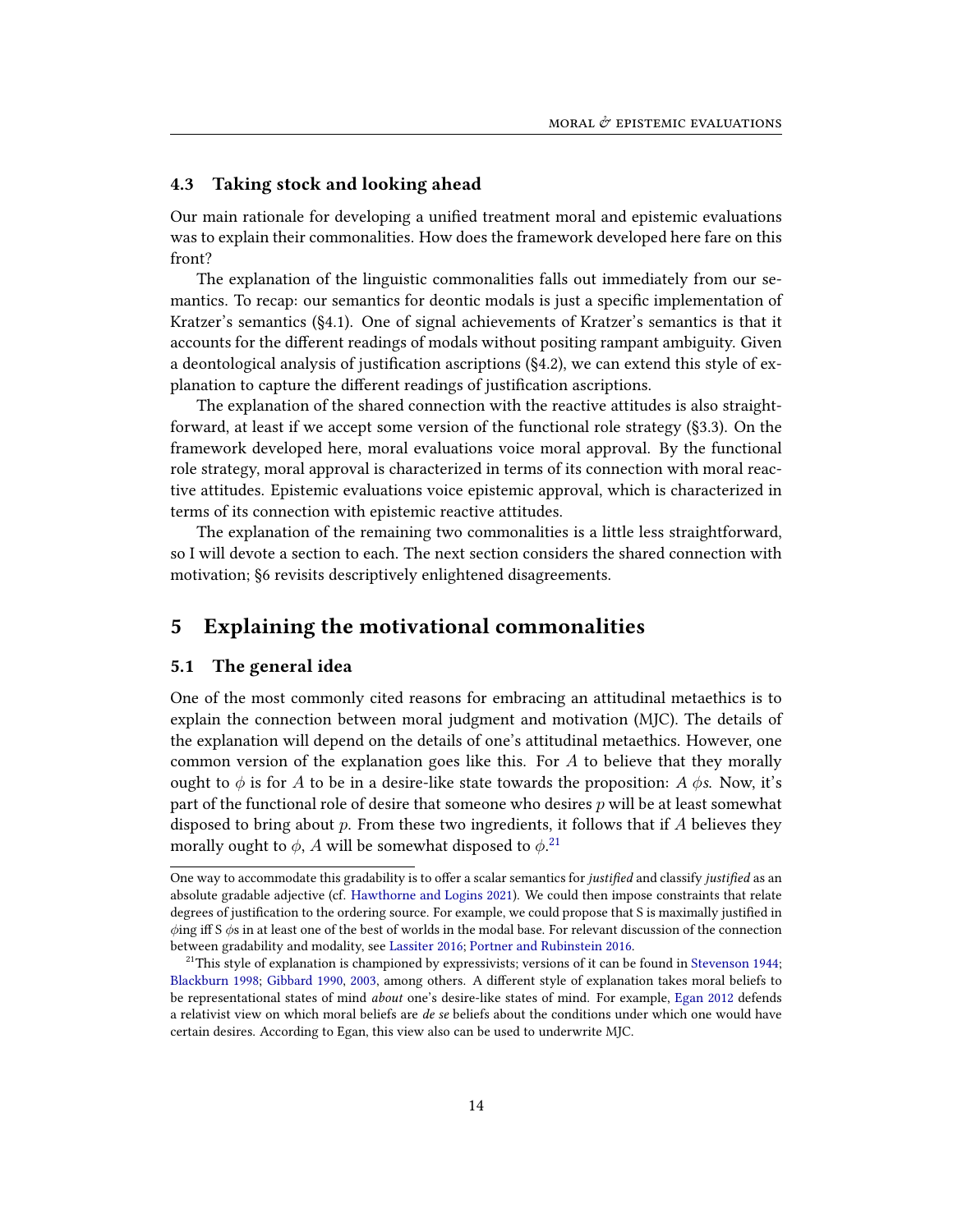By going in for a generalized attitudinal semantics, we can generalize this style of explanation. On the view that emerges, every *ought*-belief consists in some desire-like state of mind. When it comes to moral oughts, this state is moral approval; when it comes to prudential oughts, this state is prudential approval; when it comes to epistemic oughts, this state is epistemic approval. While there are important differences between these varieties of approval, they share a common motivational core. So whenever someone believes that they (morally, prudentially, epistemically) ought to  $\phi$ , they will be in a state whose functional role disposes them to  $\phi$ . The specific connections between moral judgment and motivation (MJC) and epistemic judgment and motivation (EJC) are just special instances of this more general explanation.

Having laid out the basic idea, the rest of this section defends this style of explanation in response to two concerns.

#### 5.2 Differences between moral and epistemic motivation?

A first objection is that our explanation for MJC does not actually carry over to explain EJC. This objection has been pressed forcefully by [Boult and Köhler](#page-27-0) [2020.](#page-27-0) First, a quick reminder of what EJC claims: whenever someone believes that they epistemically ought to  $\phi$ , they will be somewhat disposed to  $\phi$ . As we noted in §2.2, here the variable  $\phi$  ranges over both actions (say, engaging in inquiry) and doxastic attitudes.

On the story sketched above (§5.1), moral ought-beliefs are constituted by desire-like states. So to explain MJC we need only appeal to the familiar fact that desires motivate action. Does this explanation carry over to explain EJC? When EJC concerns dispositions to act, the answer is obviously 'Yes.' But when EJC concerns our dispositions to form and retain doxastic attitudes, this is debatable. As [Boult and Köhler](#page-27-0) [2020](#page-27-0) emphasize, it's not clear that we have a grip on how desires cause doxastic states.

To illustrate the concern, consider a concrete case. Suppose Poirot believes, I epistemically ought to believe that the butler is guilty. According to our proposal, this belief is constituted by his epistemic approval of believing the butler is guilty. This epistemic approval disposes Poirot to believe, the butler is guilty (call this proposition  $b'$ ). But how does it do so? The worry is that we lack an account of the mechanism whereby this desire-like state disposes our mustachioed detective to believe b.

While this is an important challenge, I think it can be met. Return to our account of epistemic approval (§3). Suppose the basis strategy is on the right track, at least as a partial explication of what distinguishes epistemic from moral approval. On this view, Poirot's epistemic approval consists in a disposition to all-things-considered approve of believing  $b-a$  disposition that is grounded in a desire to attain truth and avoid error. Presumably, then, there are some considerations in virtue of which Poirot thinks that believing  $b$  will be conducive to the goal of attaining truth and avoiding error. What might these considerations be? The answer depends on the details of his situation. But on a plausible way of lling in the details, the relevant considerations are just parts of his evidence which speak in favor of the butler's guilt—the witness testimony, the butler's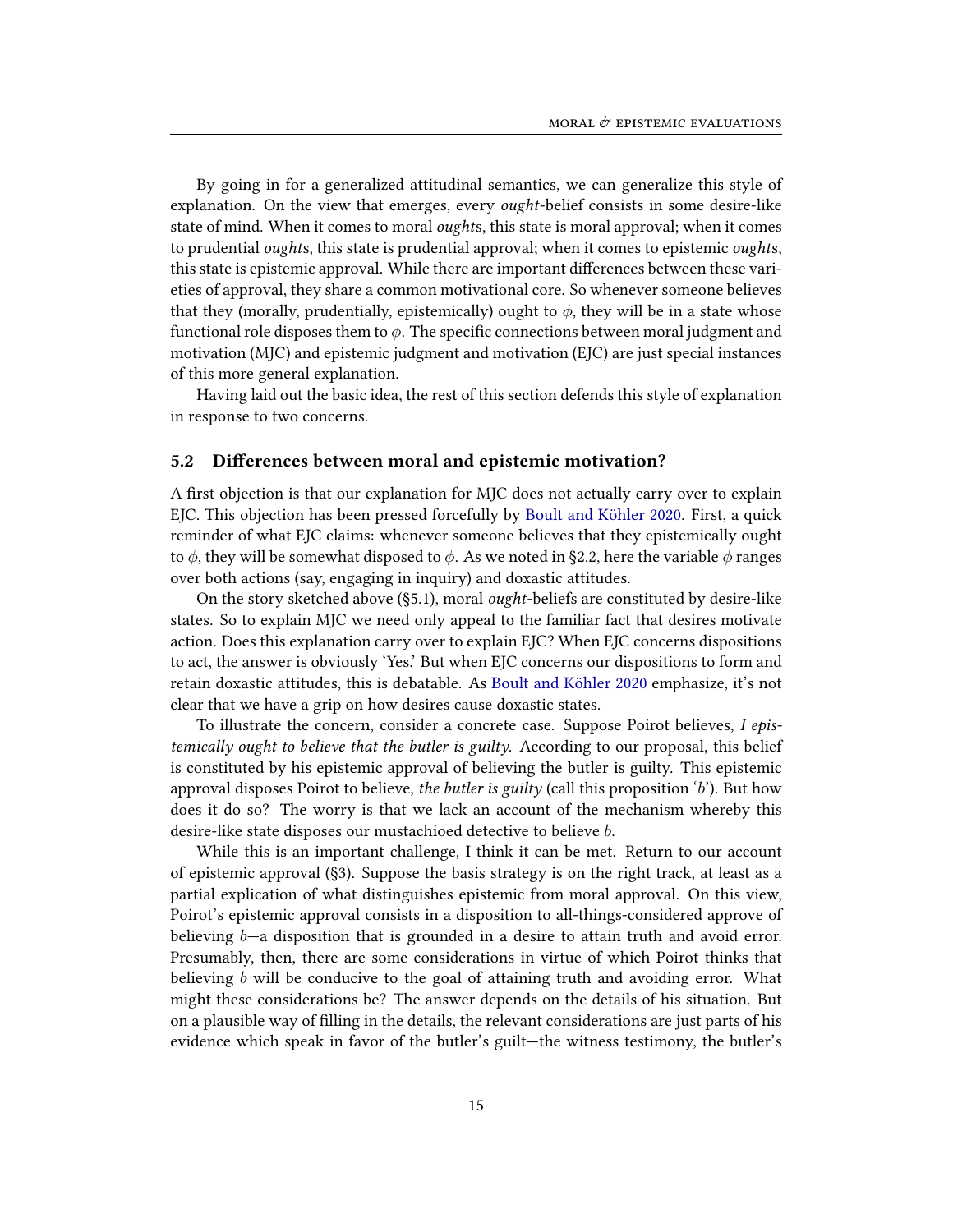motive and flimsy alibi, etc. If these considerations are strong enough to lead Poirot to think that believing  $b$  will be conducive to the goal of attaining truth, presumably they will also be strong enough to generate at least some *pro tanto* disposition for Poirot to believe b.

Some might worry that this explanation renders epistemic approval explanatorily idle. If Poirot's evidence is sufficient to explain his disposition to believe  $b$ , why do we also need to invoke his epistemic approval of so believing? However, this objection is too quick, for a couple of reasons.

First, just because Poirot's evidence supports believing b does not mean that Poirot will be disposed to believe  $b$  on this basis. After all, Poirot might not pay attention to his evidence, or recognize that his evidence counts in favor of believing b. Here's where epistemic approval comes in. As various philosophers have noted, part of the functional role of desire is to direct our attention to considerations that we take to count in favor of the desire's content.<sup>[22](#page-15-0)</sup> If Ari desires to ski in Chamonix this winter, this desire will dispose her to attend to the considerations that count in favor of skiing in Chamonix this winter—the wide open runs, the stunning views of the Alps, etc. Since epistemic approval is a type of desire, we should expect it to play a similar attention-directing role. Thus Poirot's epistemic approval of believing b will dispose him to attend to those features of the evidence that count in favor of believing b. Attending to these features will, in turn, dispose him to form and retain a belief in  $b$ .<sup>[23](#page-15-1)</sup>

Some desire-like states have a further connection with attention: they dispose us to avoid considering alternative possibilities. According to [Bratman](#page-27-29) [1987,](#page-27-29) this is one of the hallmarks of intention. To illustrate with Bratman's example, suppose someone intends to spend the afternoon at the library. According to Bratman, they have thereby settled for themselves the question, What to do this afternoon? Consequently, they will be disposed to avoid seriously considering alternative answers to this question—say, spending the afternoon at the movies instead [\(1987:](#page-27-29) 18–19). Suppose we accept this view of intention. Now, so far we have been using the notion of 'approval' as a placeholder, remaining noncommittal on exactly what sort of conative state is involved. Suppose that approval is a species of intention, or at least that it is intention-like in this respect.<sup>[24](#page-15-2)</sup> Then if Poirot

<span id="page-15-2"></span> $24$ The hypothesis that moral and epistemic approval are intention-like can be motivated on independent grounds. One challenge for an attitudinal semantics is to explain why normative belief and descriptive belief

<span id="page-15-1"></span><span id="page-15-0"></span><sup>&</sup>lt;sup>22</sup>See esp. [Scanlon](#page-28-22) [1998;](#page-28-22) for related ideas, see [Sinhababu](#page-28-23) [2013,](#page-28-23) [2017.](#page-28-24)

 $^{23}$ Here's a potential worry. It's generally agreed that one cannot form a belief merely because one desires to do so. A familiar style of example: someone offers Beth a million dollars to believe she is Julius Caesar. Even if Beth cares about money more than truth, it seems she cannot believe she is Caesar on this basis. On my account, won't her desire to believe she is Caesar direct her attention to the pecuniary considerations in favor of so believing? If so, why doesn't attending to these considerations dispose Beth to believe she is Caesar? In response, we can borrow a move from the literature on practical reasons for belief. Many philosophers have taken this sort of case to reveal something important about the nature of belief: it's part of the functional role of belief that beliefs can only be held on the basis of considerations that the agent takes to provide evidence in favor of the belief's content (e.g., [Adler](#page-26-2) [2002;](#page-26-2) [Shah](#page-28-25) [2006;](#page-28-25) [Nol](#page-28-26)fi [2018\)](#page-28-26). This would explain why attending to the practical considerations favoring a belief cannot generate a disposition to believe, but attending to the epistemic considerations can generate such a disposition.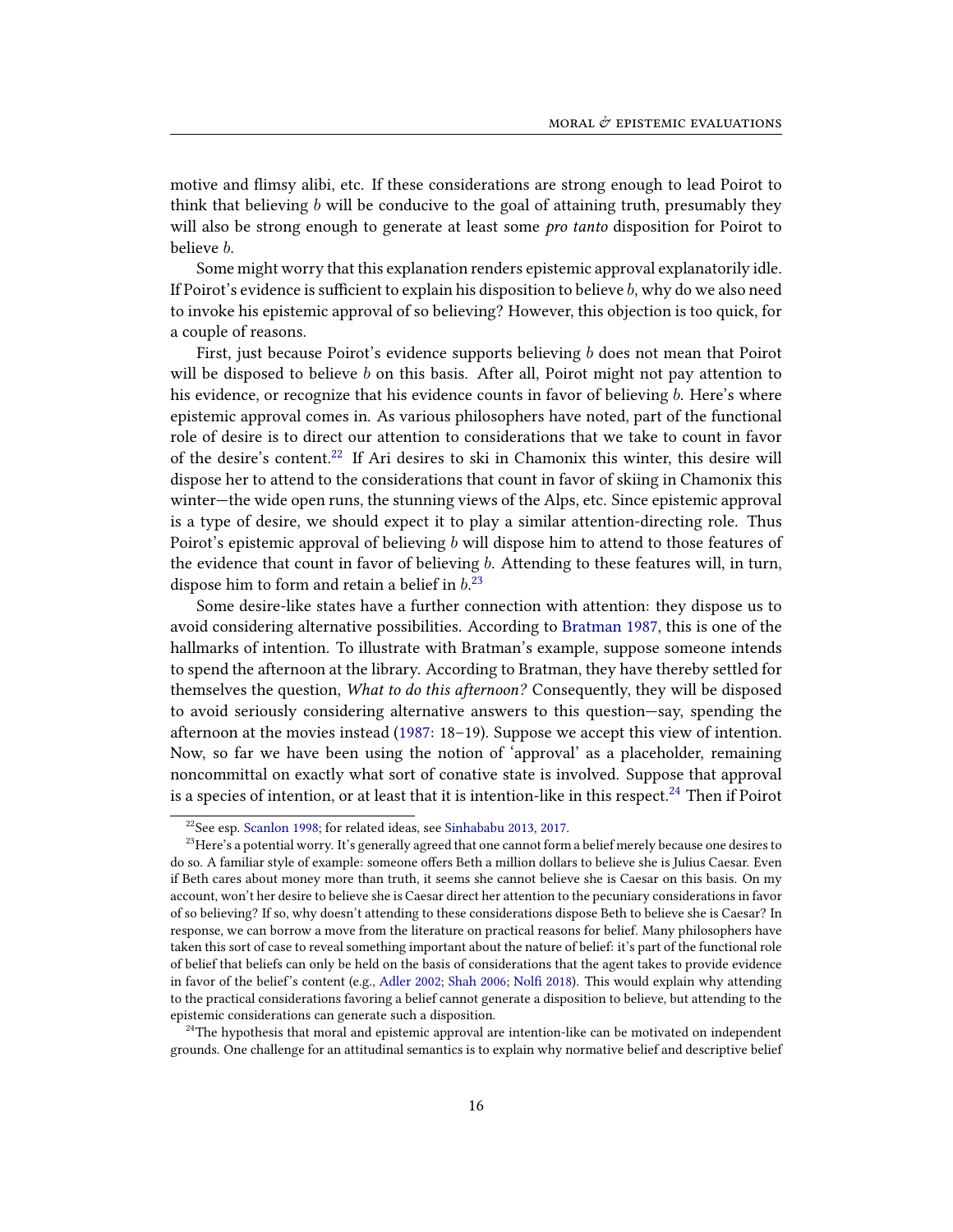epistemically approves of believing b, he will take himself to have settled the question, Whether to believe b? As a result, he will be disposed to avoid seriously considering other hypotheses about who committed the crime. And this disposition will causally contribute to him forming and retaining a belief in  $b$ <sup>[25](#page-16-0)</sup>

Taking stock: I've suggested two mechanisms whereby epistemic approval can lead one to form and retain some doxastic attitude. First, epistemic approval of holding some doxastic state s will dispose one to attend to the considerations in virtue of which one thinks that holding s is accuracy-conducive. Attending to these considerations will typically generate some disposition to hold s. Second, if epistemic approval is intention-like, then epistemically approving of holding s will dispose one to avoid seriously considering adopting incompatible doxastic states, which will increase the probability that one adopts (or retains) s. If epistemic judgments are constituted by states of epistemic approval, we can appeal to these mechanisms to explain EJC—an explanation that closely parallels our account of the way moral judgment motivates action.<sup>[26](#page-16-1)</sup>

#### 5.3 Approval and normative belief: Explaining the connection

A different worry for my explanation of the motivational commonalities is that I have not yet explained how some form of approval constitutes a normative belief. I've said that states of moral approval constitute ought-beliefs, and that states of epistemic approval constitute epistemic ought-beliefs. But presumably a complete explanation will not just stipulate this constitution thesis. It will explain why this thesis holds.

In response, we should start by noting that all attitudinal metaethicists already face this challenge—at least, all attitudinal metaethicists who maintain that normative beliefs are constituted by desire-like attitudes. Nothing in the challenge specifically targets the unified framework developed here.

have so much in common. For example, they are subject to the same coherence constraints; they also display functional similarities. As Schroeder notes, this is prima facie surprising if normative belief has a very different functional profile than descriptive belief [\(2010:](#page-28-27) 96-97). One response is to identify normative belief with a special type of desire-like state—one that is belief-like in certain respects. Intention is a promising candidate for such a state (cf. [Gibbard](#page-27-2) [2003\)](#page-27-2). After all, intention is subject to similar coherence constraints: just as it is irrational to simultaneously believe  $p$  and believe  $\neg p$ , it's irrational to simultaneously intend to  $\phi$ and intend to not  $\phi$ . If Bratman is right, intention also settles questions in much the same manner as belief. For further discussion of how these analogies can be used to defend a noncognitivist view, see [Beddor](#page-27-30) [2020.](#page-27-30) For a different approach to this 'Commonality Challenge', see [Beddor](#page-26-3) [2019b.](#page-26-3)

<span id="page-16-0"></span> $^{25}$ To put it another way, the suggestion is that epistemically approving of holding some belief will help the agent achieve 'cognitive closure' on the relevant question, allowing them to redirect their cognitive resources to other questions. For psychological research on cognitive closure, see e.g., [Kruglanski](#page-28-28) [1989;](#page-28-28) [Kruglanski et al.](#page-28-29) [1993.](#page-28-29) For philosophical discussion of this research, see e.g., [Nagel](#page-28-30) [2008;](#page-28-30) [Weisberg](#page-29-14) [2020.](#page-29-14)

<span id="page-16-1"></span> $26$ Some might worry that this discussion assumes that states of epistemic approval always *precede* the formation of the corresponding beliefs. But, the objection runs, this is surely too strong: often we come to hold some doxastic state at the very same time that we come to approve of doing so. Fortunately the account developed here is not committed to this assumption. Frequently, the evidence that counts in favor of holding some doxastic state  $s$  is sufficient to cause us to hold  $s$ ; at the same time, this evidence also causes us to epistemically approve of doing so. But note that even in such cases, the our epistemic approval of holding s may causally contribute to our retention of s, thanks to the two mechanisms outlined above.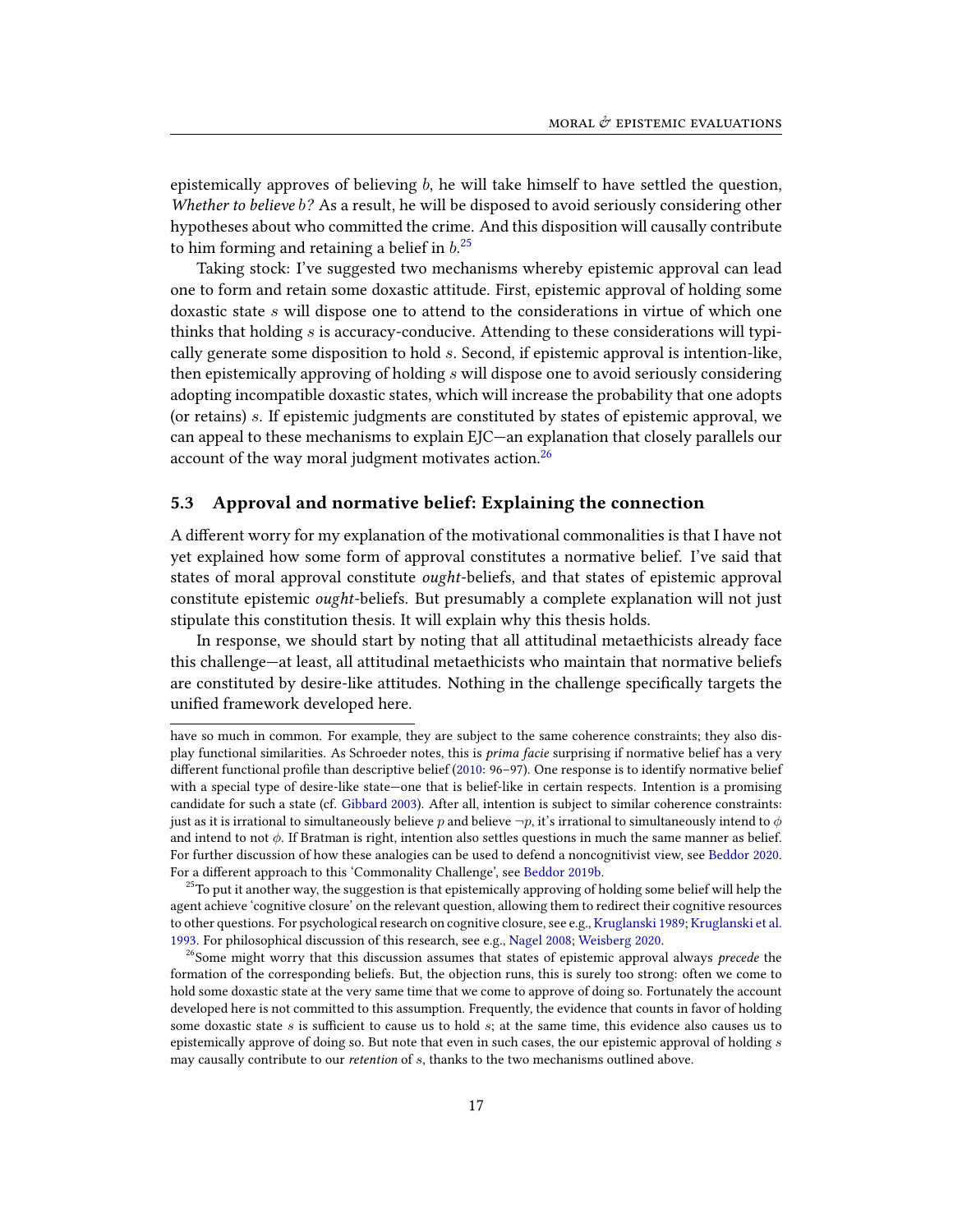That said, I want to suggest one way of answering the challenge. The strategy is to provide a semantics for belief reports that, when combined with our attitudinal semantics for normative language, predicts that all species of normative belief are constituted by a corresponding variety of approval. Here I'll sketch one implementation of this strategy, building on ideas in [Beddor](#page-27-31) [2021.](#page-27-31) For a somewhat different attitudinal semantics for belief reports, see [Yalcin](#page-29-10) [2012.](#page-29-10) (Readers uninterested in the formal nuts-and-bolts can skip ahead without loss.)

In the semantics literature, belief reports are usually analyzed in modal terms. Specifically, *believes* universally quantifies over the believer's doxastic alternatives—that is, all of the worlds consistent with what they believe [\(Hintikka](#page-27-32) [1962\)](#page-27-32). Formally:

HINTIKKA *BELIEVES*  $\llbracket A$  believes  $\phi \rrbracket^{c,f,g,w} = 1$  iff  $\forall v \in Dox_A^w : \llbracket \phi \rrbracket^{c,f,g,v} = 1$ , where  $Dox_A^w = \{v \mid v \text{ is compatible with what } A \text{ believes at } w\}.$ 

In order to validate our constitution thesis (i.e., that normative beliefs are constituted by species of approval), I propose a simple twist on this semantics. Some notation: let  $m^A_w$ be  $A$ 's world-indexed moral approval function at w. This is a constant function from an arbitrary world  $v$  to a set of propositions representing the things that  $A$  morally approves of at  $w$ . Then as a first pass we could propose that *believes* shifts the ordering source in the index to the believer's world-indexed moral approval function:

SHIFTY BELIEVES (FIRST PASS)  $\llbracket A$  believes  $\phi \rrbracket^{c,f,g,w} = 1$  iff  $\forall v \in Dox_A^w : \llbracket \phi \rrbracket^{c,f,m_w^A,v} = 1$ 1. [27](#page-17-0)

This revision of a Hintikka semantics is conservative, in the sense that it equivalent to Hintikka Believes when the complement clause of the belief report is descriptive. The differences only surface when the complement clause contains normative vocabulary. Given our treatment of deontic modals, this semantics predicts that moral ought-beliefs are constituted by desire-like states. Consider a belief report such as:

<span id="page-17-1"></span>(14) Ari believes she (morally) ought to worship God.

According to Shifty Believes (First Pass), [\(14\)](#page-17-1) is true at  $w$  if and only if, for every world  $v$ consistent with Ari's beliefs at  $w$ , all of the  $v$ -accessible worlds that are ranked highest by Ari's w-indexed moral approval profile are worlds where Ari worships God. So  $(14)$ 

<span id="page-17-0"></span> $27$ The idea that belief reports shift the values of parameters in the index has been explored independently. Usually such shiftiness is explored in connection with epistemic modals; see e.g., [Yalcin](#page-29-15) [2007;](#page-29-15) [Stephenson](#page-28-31) [2007;](#page-28-31) [Hacquard](#page-27-33) [2010;](#page-27-33) [Silk](#page-28-32) [2017;](#page-28-32) [Ninan](#page-28-33) [2018](#page-28-33) for views on which believes shifts the modal base or information state parameter. (Ninan's view is a particularly close formal analogue of the semantics developed here.) See [Yalcin](#page-29-10) [2012](#page-29-10) for a view on which believes also shifts a hyperplan parameter—a parameter that, on Yalcin's framework, plays a role analogous to an ordering source.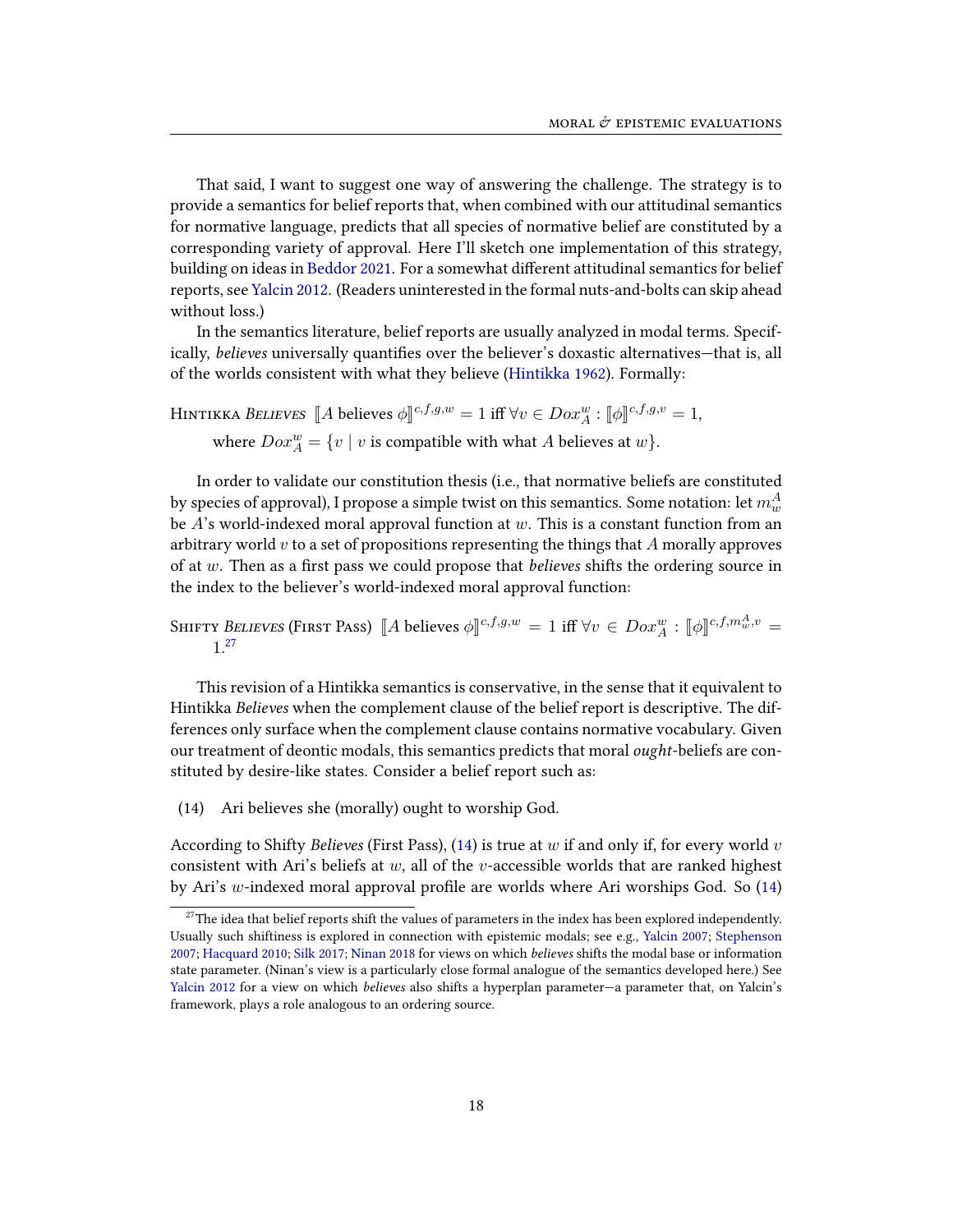is true if and only if Ari stands in a particular desire-like relation to the proposition that she worships God.[28](#page-18-0)

Shifty Believes (First Pass) is tailored to deal with moral beliefs; it says nothing about other varieties of normativity. However, generalizing this semantics is straightforward. On our Kratzerian semantics, the ordering source  $g$  supplies either a moral, epistemic, or prudential approval function. For any ordering source  $g$ , let  $g^A_w$  be the set of propositions represents  $A$ 's corresponding world-indexed approval function at  $w$ . Our final semantics for belief reports goes like this:

SHIFTY BELIEVES (FINAL)  $\llbracket A$  believes  $\phi \rrbracket^{c,f,g,w} = 1$  iff  $\forall v \in Dox_A^w : \llbracket \phi \rrbracket^{c,f,g_w^A,v} = 1$ .

This predicts that every normative belief report ascribes some corresponding species of approval.

Where does this leave us? Our explanation of the motivational commonalities relied on a constitution thesis: every normative belief is constituted by some species of approval (§5.1). Our objector rightly pointed out that we need some explanation of why this constitution thesis holds. Here I've sketched a candidate explanation. The explanation proceeded by way of belief ascriptions: I offered a semantics for *believes* that, when combined with our semantics for *ought*, predicted that every *ought*-belief is constituted by a corresponding flavor of approval.

Some readers might be suspicious of any explanation that proceeds by way of belief ascriptions, rather than by way of the functional role of belief. In response, we should make two points. First, this style of explanation is in keeping with the attitudinal metaethicist's modus operandi. Suppose you ask an attitudinal metaethicist to explain the nature of moral obligation. The attitudinal metaethicist will not tackle your question directly; rather, they will reframe it as a question about normative language, and proceed to give you a semantic analysis of moral obligation ascriptions. Second, there is nothing stopping us from supplementing this approach with a theory of the functional role of belief that when combined with our attitudinal semantics—delivers the same predictions. For one candidate theory, see [Beddor](#page-26-3) [2019b.](#page-26-3)

## 6 Explaining disagreement

#### 6.1 Disagreement in attitude, generalized

Turn now to the final commonality between moral and epistemic evaluations: both give rise to descriptively enlightened disagreements.

<span id="page-18-0"></span> $28$ Just as our semantics for *ought* was compatible with both contextualism and expressivism, so too is Shifty Believes. This has an interesting upshot. Define noncognitivism as the thesis that normative beliefs are desire-like states. It is often thought that noncognitivism is committed to expressivism. The semantics developed here shows that this is mistaken. The semantics developed here entails noncognitivism, while remaining neutral on expressivism. For further discussion of this issue and its metanormative implications, see [Beddor](#page-27-31) [2021.](#page-27-31)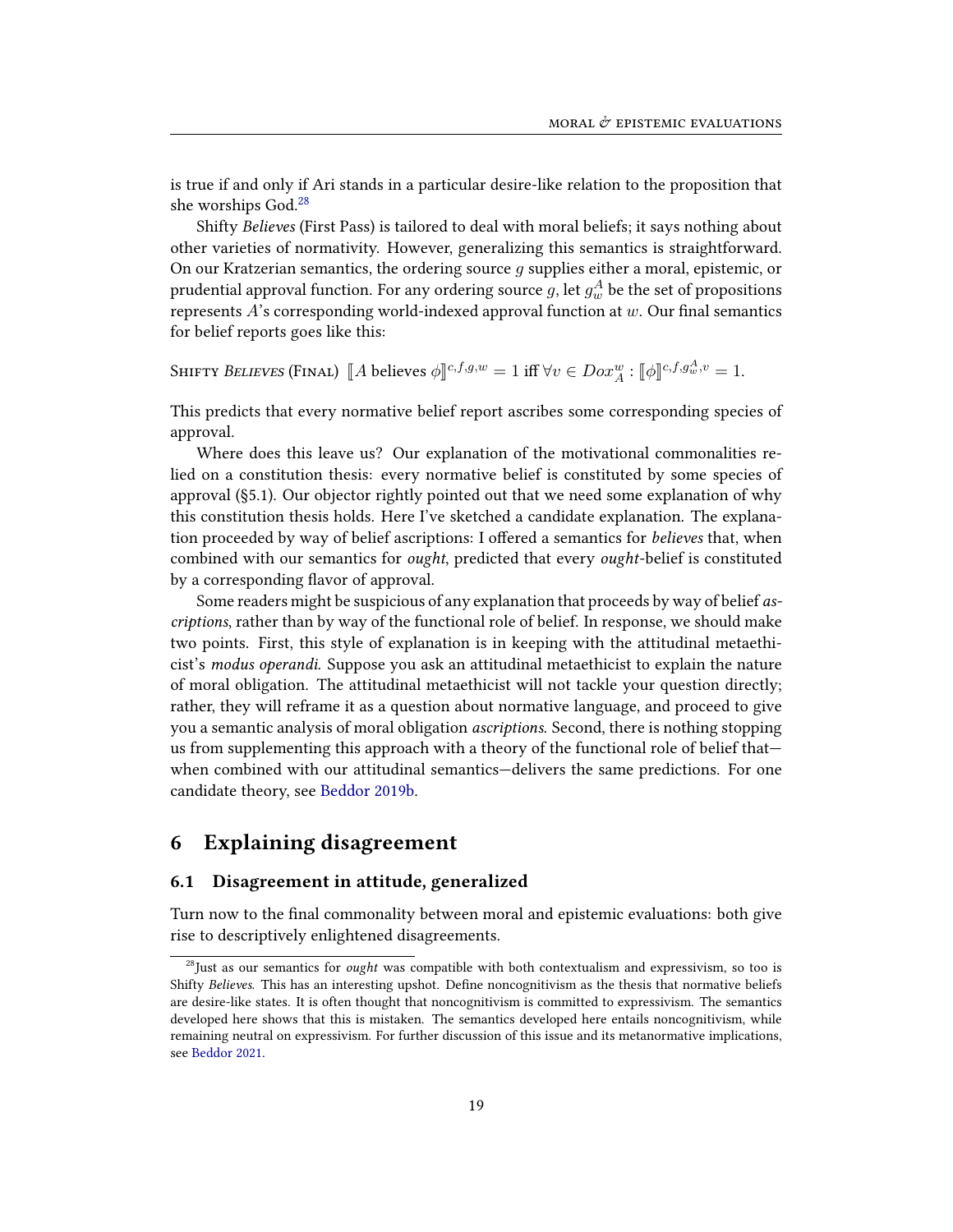According to many attitudinal metaethicists, the persistence of descriptively informed moral disagreements shows that not all moral disagreements concern the way the world is. At least some moral disagreements arise from clashes in desire-like states. This no-tion of 'disagreement in attitude' originates in [Stevenson](#page-29-13) [1944,](#page-29-13) who offers the following example:

Suppose that two people have decided to dine together. One suggests a restaurant where there is music; another expresses his disinclination to hear music and suggests some other restaurant. . . . The disagreement springs more from divergent preferences than from divergent beliefs, and will end when they both wish to go to the same place... $(1944:3)$  $(1944:3)$ 

If moral disagreements have an attitudinal dimension, we can explain why people can agree on the descriptive facts while disagreeing over what ought to be done. After all, people can agree on the descriptive facts while disagreeing in their desire-like attitudes.

To illustrate, go back to our earlier example (§2.3): you present your Ethics 101 class a case where  $A$  has the opportunity to kill  $B$  to save a hundred. A heated debate ensues. When one student maintains that  $A$  morally ought to kill  $B$ , they are voicing a consequentialist moral approval function. When another student insists that  $A$  is morally prohibited from killing B, they are voicing a deontological moral approval function. These moral approval functions conflict with one another, hence the students disagree in attitude.

Suppose we accept an account along these lines. The framework developed here allows us to generalize this story to explain the persistence of descriptively informed disagreements in other normative domains (cf. [Chrisman](#page-27-3) [2007\)](#page-27-3). When your Epistemology 101 students disagree over whether someone epistemically ought to believe in the external world, their disagreement also springs from conflicting conative attitudes specifically, conflicting epistemic approval functions. Similar remarks apply to other longstanding epistemological disputes, for example, between those with internalist sympathies and those with externalist commitments. What emerges is a general, unified account of why different varieties of normative discourse lead to descriptively enlightened disagreements.<sup>[29](#page-19-0)</sup>

<span id="page-19-0"></span>Let me now consider two objections to this account.

<sup>&</sup>lt;sup>29</sup>[Schafer](#page-28-34) [2014,](#page-28-34) [2018](#page-28-35) provides a useful foil for my approach. Schafer also advocates a type of attitudinal metaepistemology, inspired by [Gibbard](#page-27-2) [2003.](#page-27-2) According to Schafer, judgments of epistemic rationality are plans to hold certain beliefs in certain situations. Schafer uses this view to argue for epistemic internalism. If Schafer is right, then properly understanding certain descriptive facts about the nature of epistemic judgment will help settle first-order epistemological disputes. By contrast, my attitudinal metaepistemology is neutral on first-order epistemological questions. According to my diagnosis, the reason why disputes between e.g., internalists and externalists are so intractable is that they no amount of descriptive information will decisively settle the first-order epistemic questions. For further discussion of the plan-based model of epistemic judgment, see the Appendix.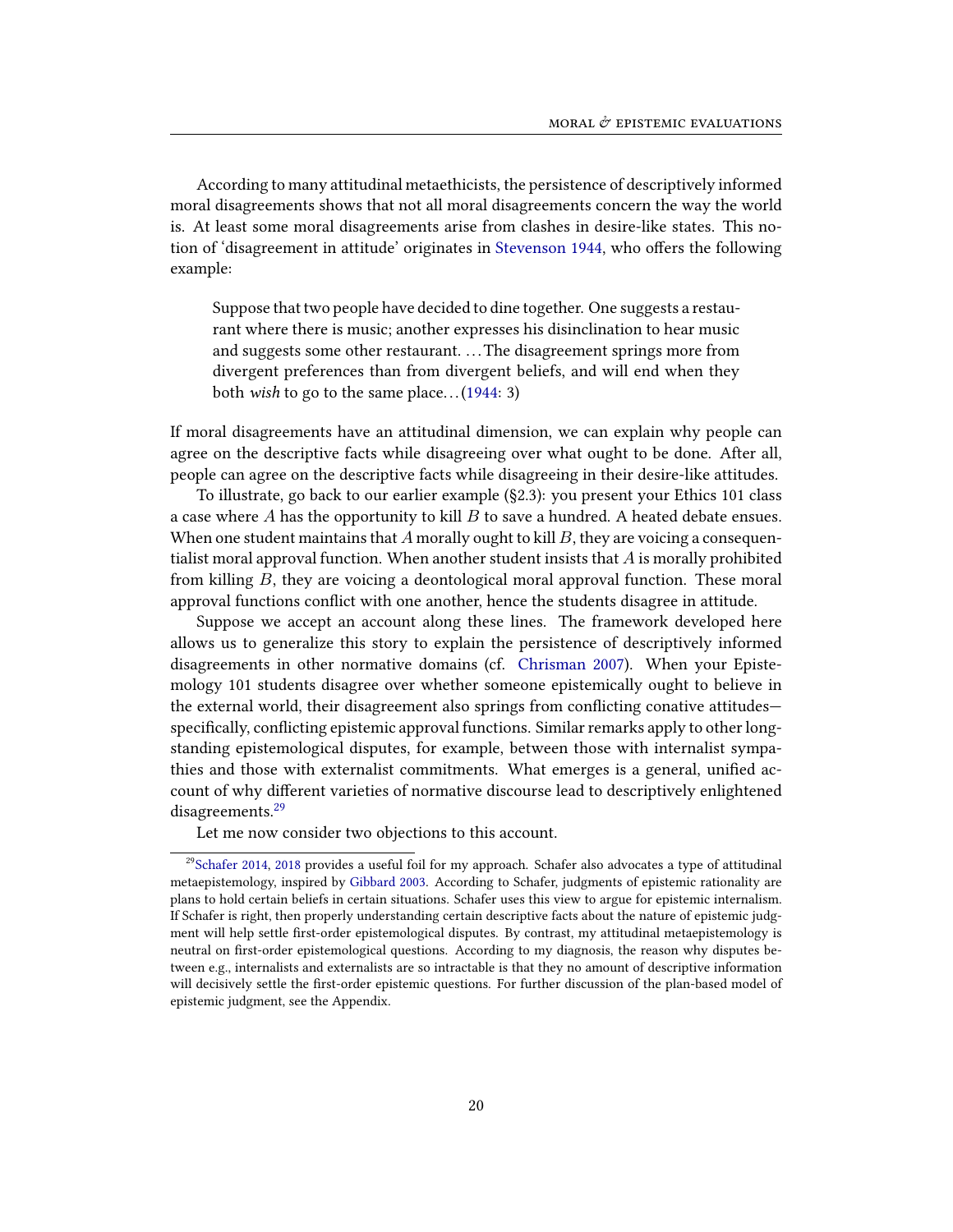#### 6.2 Too much disagreement?

In one of the few extended discussions of whether an attitudinal semantics can cover the full spectrum of normativity, [Wodak](#page-29-0) [2017](#page-29-0) considers a generalized account of disagreement in attitude similar to that sketched above. According to Wodak, this account suc-cumbs to a fatal problem: it overgenerates disagreement.<sup>[30](#page-20-0)</sup> To see the concern, go back to our lonely scholar, who devotes all of their time to research, neglecting family and friends. Suppose A and B our discussing our scholar  $(C)$ :

- (15) A: From the epistemic point of view, C ought to continue devoting all of their time to research.
- (16)  $B:$  From the moral point of view, C ought not continue devoting all of their time to research.

Intuitively,  $A$  and  $B$  do not disagree. But, Wodak argues, the disagreement in attitude account predicts they do. After all, A's epistemic approval function and B's moral approval function recommend incompatible courses of action.

This objection is helpful, since it forces us to clarify the conditions under which disagreement in attitude occurs. As the example shows, just because two agents' desire-like attitudes issue incompatible recommendations does not mean that these agents disagree. In order for them to disagree, the attitudes need to be of the same type. This requirement explains why A and B do not disagree in the foregoing exchange. By contrast, A and B would disagree if we replaced  $B$ 's utterance with an epistemic evaluation:

(17)  $B$ : From the epistemic point of view, C ought not continue devoting all of their time to research.

Wodak discusses a related solution, which holds that in order for two token attitudes to disagree, they must have the same grounds [\(2017:](#page-29-0) 281-282). Wodak objects that this solution still overgenerates disagreement. To illustrate the concern, suppose that A morally disapproves of scientific inquiry into human life extension. The fact that a particular experiment will produce accurate beliefs about life extension might ground A's moral disapproval of conducting the experiment, while simultaneously grounding  $B$ 's epistemic approval of conducting the experiment. It does not follow that  $A$  and  $B$  disagree.

This example would only undermine the solution advocated here if we assumed a particular version of the basis strategy, according to which two token attitudes of approval belong to the same type provided they are held on the same basis. But this way individuating types of approval is implausible, as shown by the example under discussion.  $(A's)$ token attitude of moral disapproval and  $B$ 's token attitude of epistemic approval have the same basis, but these attitudes are not of the same type.) The example poses no trouble for the view that types of approval are individuated by the bases that normally give rise

<span id="page-20-0"></span> $^{30}$ In formulating the problem, Wodak focuses on the relation between moral *oughts* and legal *oughts*. But Wodak's points easily extend to the interaction between moral oughts and epistemic oughts, which is our focus here.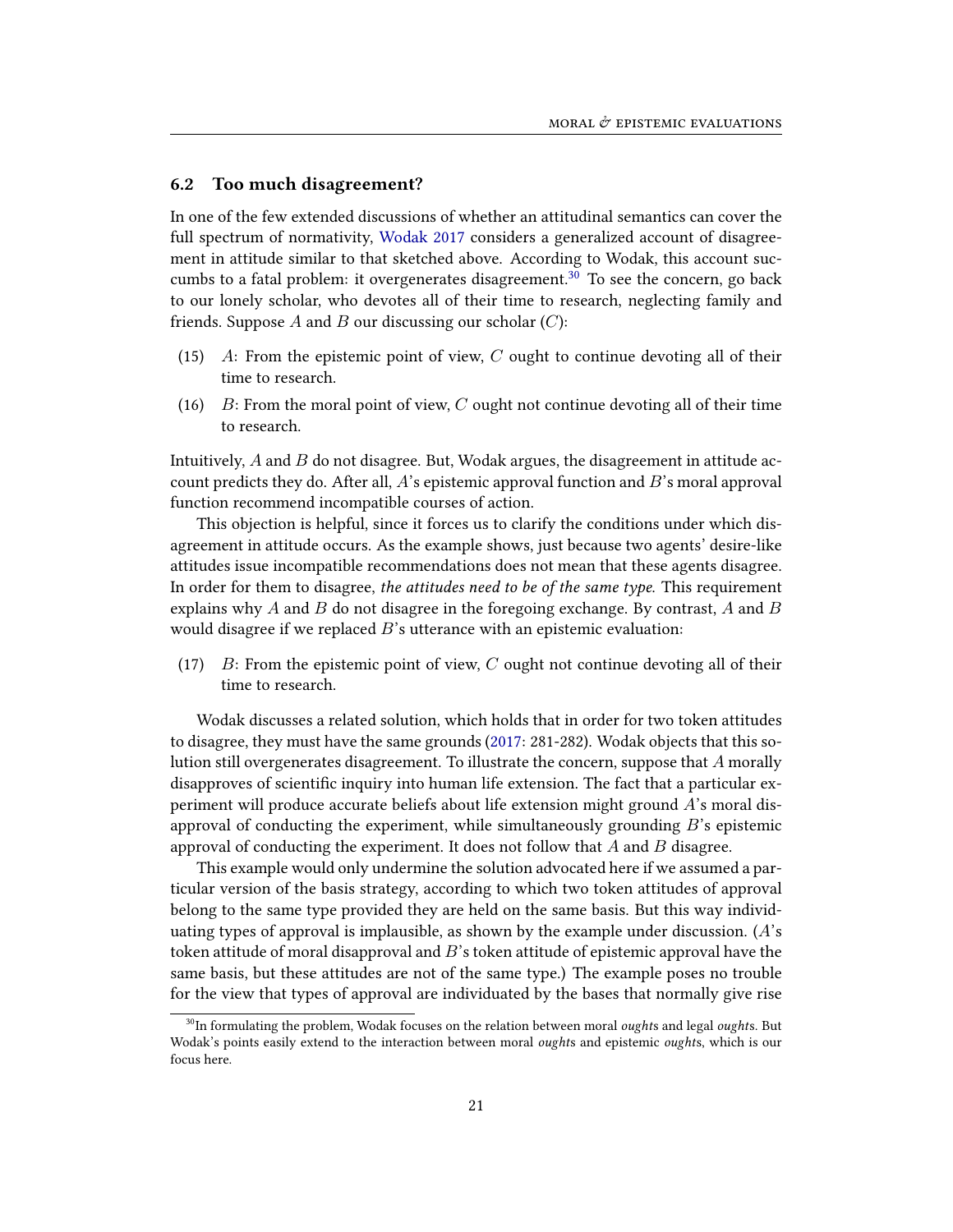to them in the general population (§3.2). It also causes no trouble for a view on which we individuate varieties of approval by their functional roles (§3.3). By adopting either of these accounts, we avoid overgenerating normative disagreements.

#### 6.3 Towards a general account of disagreement ascriptions

A further worry remains: I seem to be stipulating that certain combinations of attitudes constitute disagreements. But am I entitled to do so? Shouldn't a complete theory tell us why these combinations of attitudes deserve to be called 'disagreements'?

Now, this is really a problem for the very idea of 'disagreement in attitude.' It is not specifically a problem for my attempt to generalize the notion of disagreement in attitude beyond the moral domain. That said, I want to briefly sketch one possible solution, building on earlier treatment of normative belief.

Ask your average philosopher, 'What does it take for two people to disagree?' Chances are, they'll say something along the lines of 'Two people disagree when one of them believes something, and the other believes its negation.' This idea has considerable plausibility. Indeed, I suspect many philosophers' resistance to 'disagreement in attitude' springs from this idea that disagreement is always a doxastic phenomenon.

Now, suppose we were to translate this idea into a semantics for disagreement ascriptions. Here is the obvious way to do so:

DISAGREEMENT ASCRIPTIONS  $\llbracket A \text{ and } B \text{ disagree over whether } \phi \rrbracket^{c,f,g,w} = 1 \text{ iff both:}$ 

1.  $[\alpha \text{ believes } \phi]^{c,f,g,w} = 1,$ 2.  $[\![\beta\!]$  believes  $\neg \phi \!]^{c,f,g,w} = 1$ ,

or vice versa. [31](#page-21-0)

This analysis is perfectly general: it applies to all disagreements, both descriptive and normative.

The next step is to observe that Disagreement Ascriptions is actually compatible with an attitudinal semantics. After all, attitudinal semanticists need an analysis of belief reports. §5.3 offered one analysis on their behalf. Whatever analysis they end up giving, they are free to combine it with Disagreement Ascriptions. This will yield an account of normative disagreement as a special case.

It may help to walk through an example. Suppose we want to analyze:

<span id="page-21-1"></span>(18) A and B disagree over whether  $C$  ought to devote all their time to research.

Since [\(18\)](#page-21-1) contains a deontic modal, its interpretation will depend on the ordering source parameter g. According to Disagreement Ascriptions, [\(18\)](#page-21-1) will be true relative to  $g$  provided the corresponding belief reports are both true, as evaluated relative to  $g$ :

<span id="page-21-0"></span> $31$ I defend this semantics for disagreement ascriptions in [Beddor](#page-26-4) [2019a,](#page-26-4) where I discuss how it applies to disputes involving taste predicates and epistemic modals.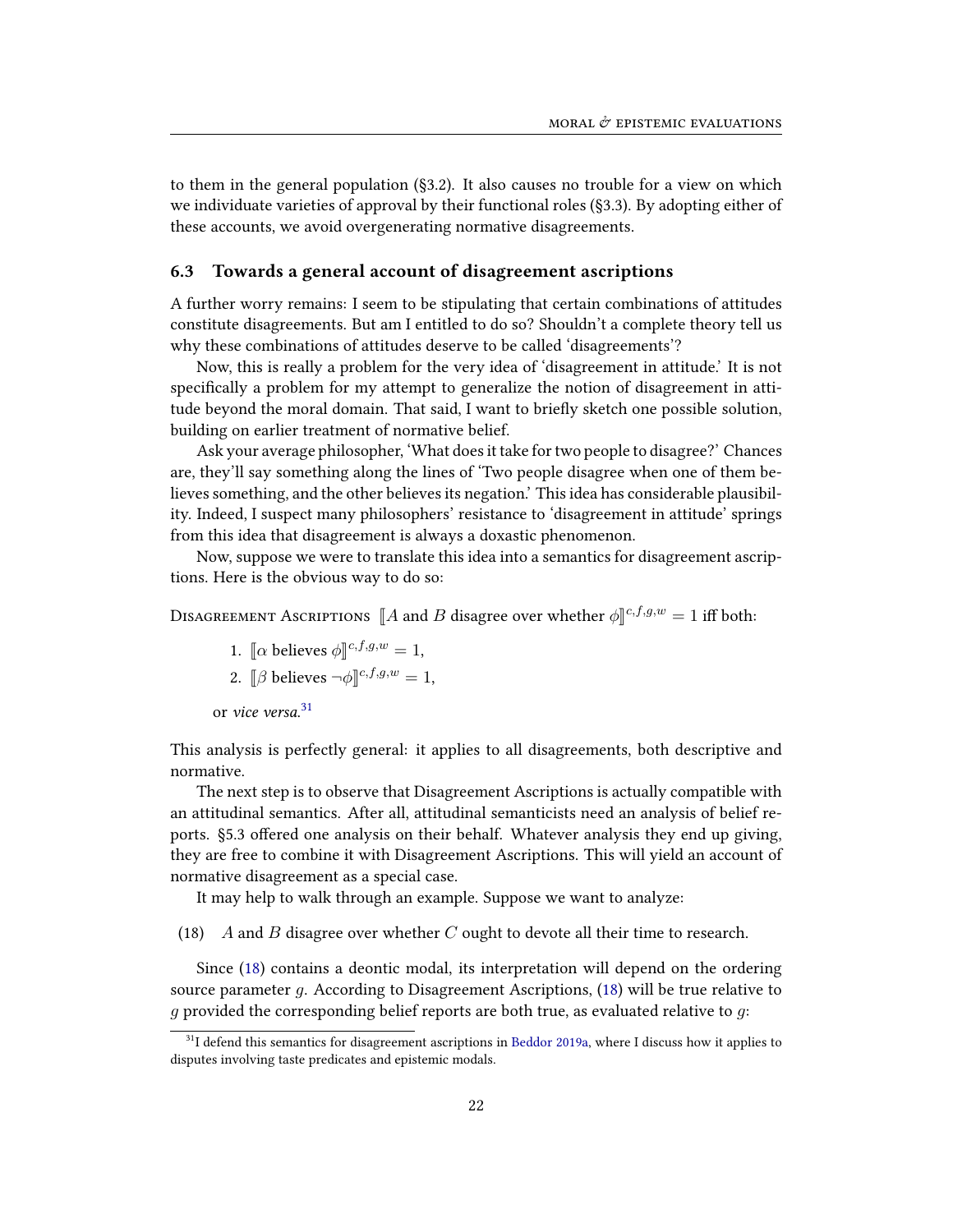- <span id="page-22-0"></span>(19) A believes C ought to devote all their time to research.
- <span id="page-22-1"></span>(20) B believes it's not the case that C ought to devote all their time to research.

For example, suppose we are evaluating [\(18\)](#page-21-1)—and consequently [\(19\)](#page-22-0) and [\(20\)](#page-22-1)—using a moral ordering source m. By our semantics for *believes* (§5.3), [\(19\)](#page-22-0) is true, relative to m, if and only if  $A$  is in a particular state of moral approval. (More precisely, this reading of [\(19\)](#page-22-0) is true just in case for every world v in A's doxastic alternatives, all of the vaccessible worlds ranked highest by  $A$ 's moral approval function are worlds where  $C$ devotes all of their time to research.) And [\(20\)](#page-22-1) is true, relative to m, just in case B has a conflicting state of moral approval. (More precisely, this reading of  $(20)$  is true just in case for every world v in B's doxastic alternatives, not all of the v-accessible worlds ranked highest by  $B$ 's moral approval function are worlds where  $C$  devotes all of their time to research.) Now, suppose instead we evaluate [\(18\)](#page-21-1)—and consequently [\(19\)](#page-22-0) and [\(20\)](#page-22-1)—using an epistemic ordering source. On this reading,  $(18)$  is true just in case A and B have conflicting epistemic approval functions.

This implementation respects the idea that normative disagreement arises from con flicting desire-like attitudes, but only when the conflicting attitudes are of the same type. It does not merely stipulate this. Rather, we have derived this from a general semantics for disagreement ascriptions, together with our semantics for *believes.*<sup>[32](#page-22-2)</sup>

# 7 Bonus: defusing Woods' challenge

I've argued that we should distinguish between different varieties of approval. Once we do, we can enlist these varieties to serve as ordering sources for different sorts of normative evaluations. This enables us to explain the commonalities between moral and epistemic evaluations, while also accounting for their differences. But it also carries additional benefits. In this section, I advertise one such benefit: it solves an important challenge to an attitudinal metaethics, due to [Woods](#page-29-1) [2014.](#page-29-1)

#### 7.1 The challenge

Woods starts by reminding us of Moore-paradoxical sentences such as:

<span id="page-22-3"></span>(21) ?? It's raining, but I don't believe it's raining.

A standard diagnosis of the infelicity of  $(21)$  goes like this. In uttering the first conjunction (It's raining), the speaker expresses a belief that it's raining. But the second

<span id="page-22-2"></span> $32$ While Disagreement Ascriptions plays nicely with our semantics for *believes* from §5.3, it is not wedded to this particular semantics, or even to the idea of disagreement in attitude. As noted in fn.21, some proponents of an attitudinal semantics take normative beliefs to be representational beliefs about one's desire-like attitudes. Disagreement Ascriptions is perfectly compatible with such an approach. For further discussion, see [Beddor](#page-26-4) [2019a.](#page-26-4)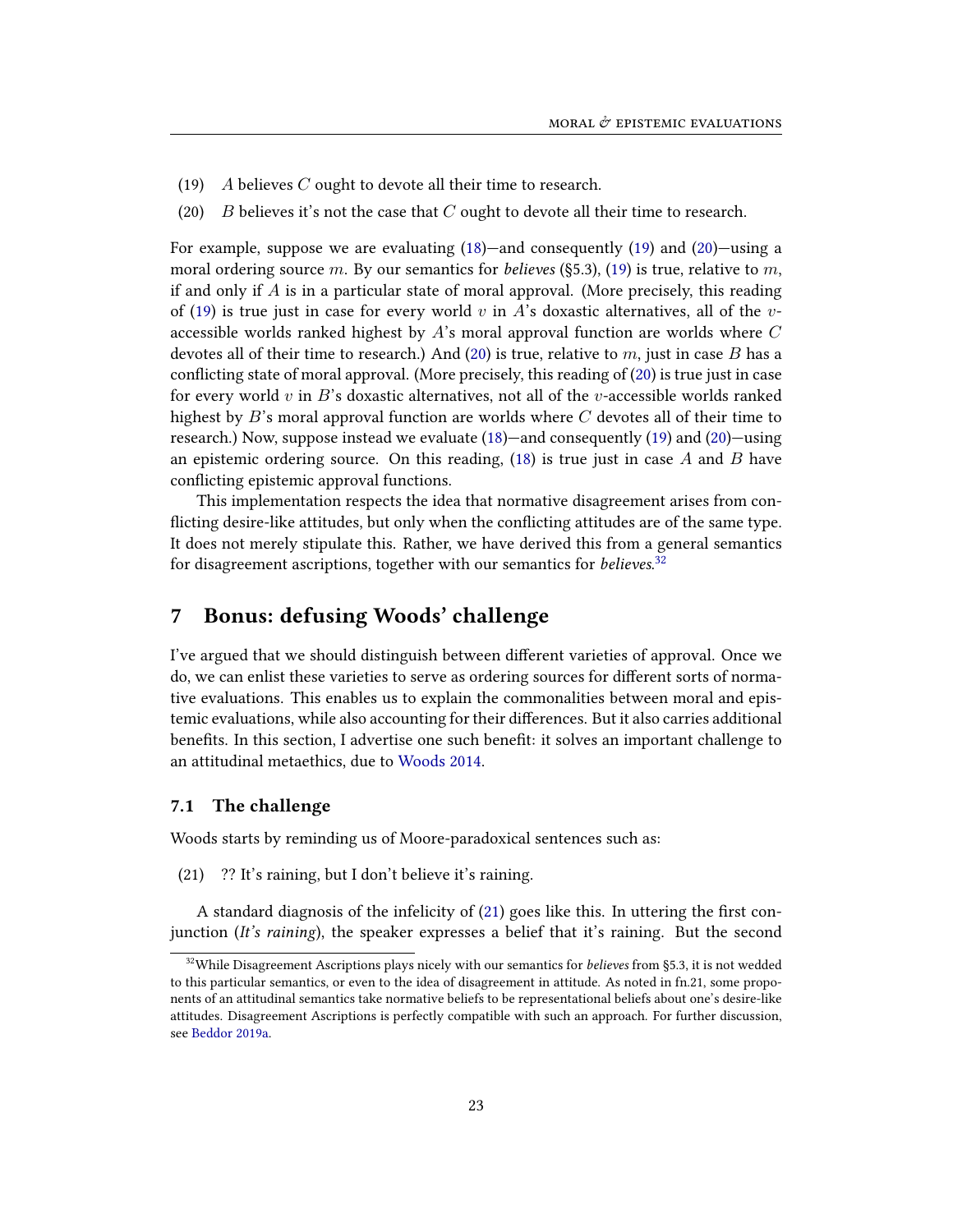conjunct goes on to deny that the speaker has any such belief. More generally, if an utterance expresses some mental state  $m$ , it is incoherent for the speaker to deny that they are in m.

Now for the problem. Woods observes that it sounds fine to say:

<span id="page-23-0"></span>(22) Eating meat is wrong, but I don't disapprove of it.

But, Woods argues, if expressivism is true, [\(22\)](#page-23-0) has the same defect as [\(21\)](#page-22-3). By the expressivist's lights, the first conjunct (Eating meat is wrong) expresses disapproval of eating meat. The second conjunct denies that the speaker disapproves of eating meat. So the speaker expresses a mental state while disavowing it, exactly as in [\(21\)](#page-22-3).

Before offering a solution, two preliminary remarks are in order. First, Woods' example involves *wrongness*-talk, whereas we have focused on deontic modals. This difference is unimportant, since we can easily adapt his example:

<span id="page-23-1"></span>(23) Morally speaking, we ought not eat meat. But I don't disapprove of eating meat.

The other point is that Woods focuses on a specific version of an attitudinal semantics: expressivism. As noted in §4, the framework developed in this paper can be implemented in a contextualist, expressivist, or relativist setting. So some might think that we could escape the challenge by retreating to a contextualist or relativist implementation. However, I won't pursue this escape route for a couple of reasons. First, Woods' challenge extends to standard versions of contextualism and relativism. On many contextualist and relativist views, the first conjunct of  $(22)/(23)$  $(22)/(23)$  $(22)/(23)$  commits the speaker to some form of disapproval of meat-eating. Second, as we will see momentarily, the framework developed here allows us to give a more direct response to Woods' challenge—a response that is perfectly compatible with expressivism.

#### 7.2 The solution

According to the view put forward here, different normative evaluations voice different types of approval. This yields a simple solution to Woods' challenge.

On my view, the first conjunct of  $(22)/(23)$  $(22)/(23)$  $(22)/(23)$  does not voice just any old state of disapproval. It voices moral disapproval. Someone can morally disapprove of eating meat, even though they do not all-things-considered disapprove of it. How should we understand this state of mind? The answer depends on our preferred solution to the Individuation Problem. If we adopt the basis strategy (§3.2), this agent is disposed to all-things-considered disapprove of eating meat—a disposition that is held on the basis of moral considerations (e.g., the wellbeing of sentient creatures). It's just that this disposition is masked by countervailing considerations (e.g., taste and convenience). If we adopt the functional role strategy (§3.3), the story is similar. Our agent is disposed to blame meat-eaters. It's just that this disposition does not lead them to all-things-considered disapprove of eating meat, perhaps because it is outweighed by the sorts of considerations mentioned above. However we spell out the details, this mental state is coherent.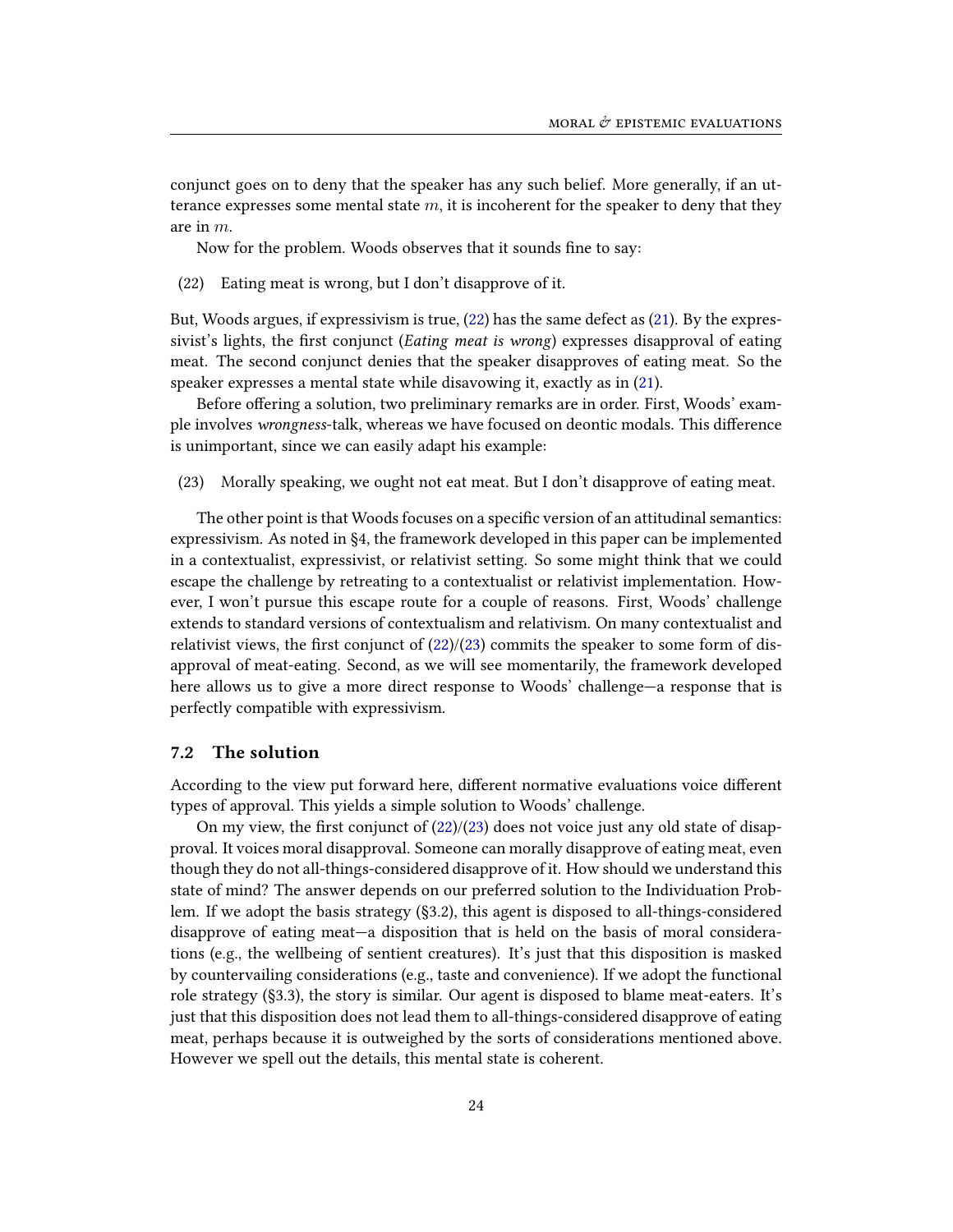Some might wonder whether there is a way of reviving Woods' challenge. Can't we modify the second conjunct of  $(22)/(23)$  $(22)/(23)$  $(22)/(23)$  so that the speaker denies morally disapproving of eating meat? Indeed we can. But doing so degrades the coherence of these sentences:

- (24) ?? Eating meat is wrong, but I don't morally disapprove of eating meat.
- (25) ?? Morally speaking, we ought not eat meat. But from the moral point of view, I don't disapprove of doing so.

These conjunctions strike me as absurd. Indeed, they seem just as absurd as canonical Moore-paradoxical sentences. So far from being a problem for my proposed solution, these data provide strong reason to think that it is on the right track.<sup>[33](#page-24-0)</sup>

### 8 Conclusion

A long-standing tradition in metaethics takes moral discourse to communicate desire-like attitudes. But moral discourse is just one species of normative language. Moreover, the different varieties of normative language have much in common. These commonalities motivate the development of a unified attitudinal semantics.

According to the framework developed here, different flavors of normative language voice different varieties of approval. These varieties are unified by a functional core, allowing us to explain the commonalities between the different types of normative judgment. But there are also important differences between the varieties of approval, allowing us to explain the differences between moral, epistemic, and prudential evaluations.

The resulting view is thoroughly naturalistic. It is also compositionally serious, allowing us to take on board the leading linguistic analysis of deontic modals. And it delivers downstream benefits. For example, it yields a simple solution to Wood's [2014](#page-29-1) objection to expressivism.

# Appendix: Comparison With Gibbard

I am not the first to suggest that we should extend an attitudinal semantics to epistemic discourse.<sup>[34](#page-24-1)</sup> However, my framework differs from other unificationist proposals in important respects. In this appendix, I compare my approach to one particularly influential unificationist strategy, due to [Gibbard](#page-27-2) [2003.](#page-27-2)

On Gibbard's view, all normative judgments are plan-laden states of mind, where a plan is a conative attitude akin to intention. While Gibbard primarily focuses on practical normativity, he also devotes a chapter to knowledge [\(2003:](#page-27-2) chp.11). According to Gibbard, for A to judge that B knows whether p is for A to plan to defer to B's judgment about p in similar situations [\(2003:](#page-27-2) 228–229).[35](#page-24-2)

<span id="page-24-0"></span><sup>&</sup>lt;sup>33</sup>For other responses to Woods' challenge, see [Toppinen](#page-29-16) [2014;](#page-29-16) [Rasko](#page-28-36)ff [2018;](#page-28-36) [Franzén](#page-27-34) [2019.](#page-27-34)

<span id="page-24-1"></span><sup>&</sup>lt;sup>34</sup>For references, see fn. 1.

<span id="page-24-2"></span><sup>&</sup>lt;sup>35</sup>See [Schafer](#page-28-34) [2014,](#page-28-34) [2018;](#page-28-35) [Greco and Hedden](#page-27-35) [2016](#page-27-35) for related analyses of rationality judgments.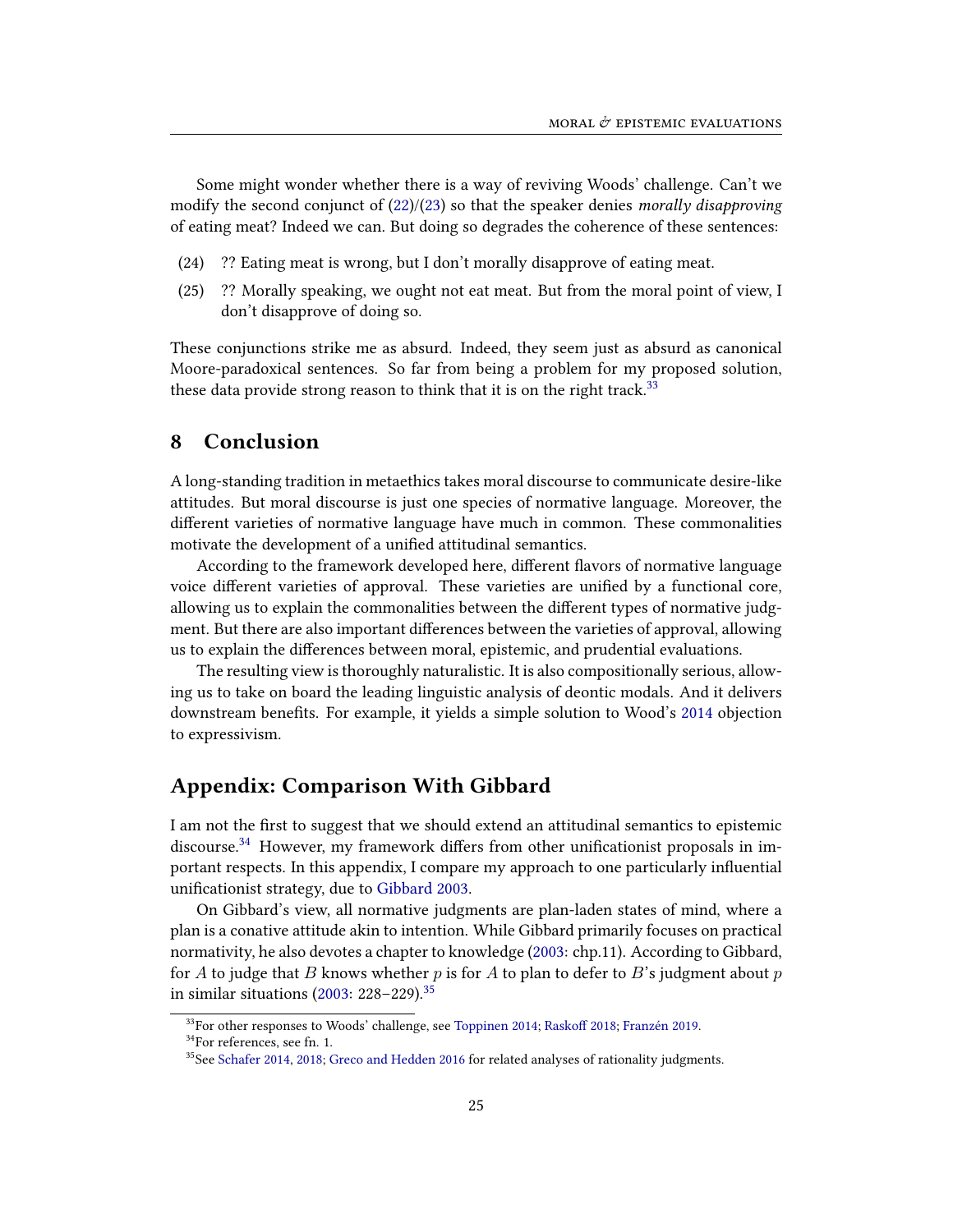Gibbard's account has some obvious affinities with my approach: we both take epistemic evaluations to voice conative attitudes. But there are also major differences. One difference concerns the level of semantic detail. Gibbard does not develop a precise semantics for knowledge ascriptions; by his own admission, his account is "rough and inexact" [\(2003:](#page-27-2) 229). By contrast, one of my main goals was to provide a precise compositional analysis of my target constructions.

There are also more principled differences between our accounts. On Gibbard's account, epistemic judgments are what we might call 'deference plans': plans to defer to someone's judgment. For an initial counterexample to this view, suppose Tess the teacher is grading Stu the student's math quiz. Tess judges that Stu knows the answer to a particular arithmetic problem. But Tess does not plan to defer to Stu's arithmetic judgments, since she takes herself to be a better judge of such matters than Stu [\(Schafer](#page-28-34) [2014:](#page-28-34) 2576).

It may seem that there is an obvious reply. We should think of Tess' deference plan as a contingency plan: she is planning to defer to Stu's judgment in counterfactual situations where she is less informed [\(Gibbard](#page-27-2) [2003:](#page-27-2) 228). However, let's add a wrinkle to the case. Suppose Tess is a 'proof chauvinist' [\(Barnett](#page-26-5) [forthcoming\)](#page-26-5): she thinks one is only justified in holding a mathematical belief if one has worked out a proof of that belief on one's own. Consequently, her contingency plan for her less informed counterfactual self is to work out the proof rather than rely on Stu. So Tess judges that Stu knows the answer, even though she plans not to defer to his judgment in situations where she is less knowledgeable. On Gibbard's view, Tess' mental state is incoherent, which seems wrong. My view has no trouble here. Tess can epistemically approve of Stu's belief without epistemically approving of deferring to his belief.

A related problem for Gibbard's account comes from our epistemic self-evaluations. I judge that I am sitting in front of a computer; I also judge that I know that I am sitting in front of a computer. On Gibbard's account, the latter judgment consists in a plan to defer to myself when I make the former judgment. This seems wrong. In order to defer to someone's judgment that  $p$ , I must judge  $p$  on the basis of my belief that they judge  $p$ . So to defer to my own judgment about p would be to judge p on the basis of my belief that I judge p. This is a very odd state to be in, and an even odder state to plan to be in. My view avoids this problem. I can epistemically approve of my current beliefs without planning to form those beliefs on the basis of the fact that I hold them.

A final difference is that Gibbard takes all normative judgments to involve a single conative attitude, *planning*. Different types of plans are distinguished only by their objects—i.e., what they are plans to do. Epistemic plans are plans to believe in certain ways; moral plans are plans to have certain reactive attitudes. The examples in this paper suggest that this view has trouble distinguishing the full range of normative judgments.

Go back to our reclusive scholar. As we noted in §3, here are three distinct judgments that someone might make about them:

- <span id="page-25-1"></span><span id="page-25-0"></span>(26) a. They morally ought not continue devoting all their time to research.
	- b. They epistemically ought to continue devoting all their time to research.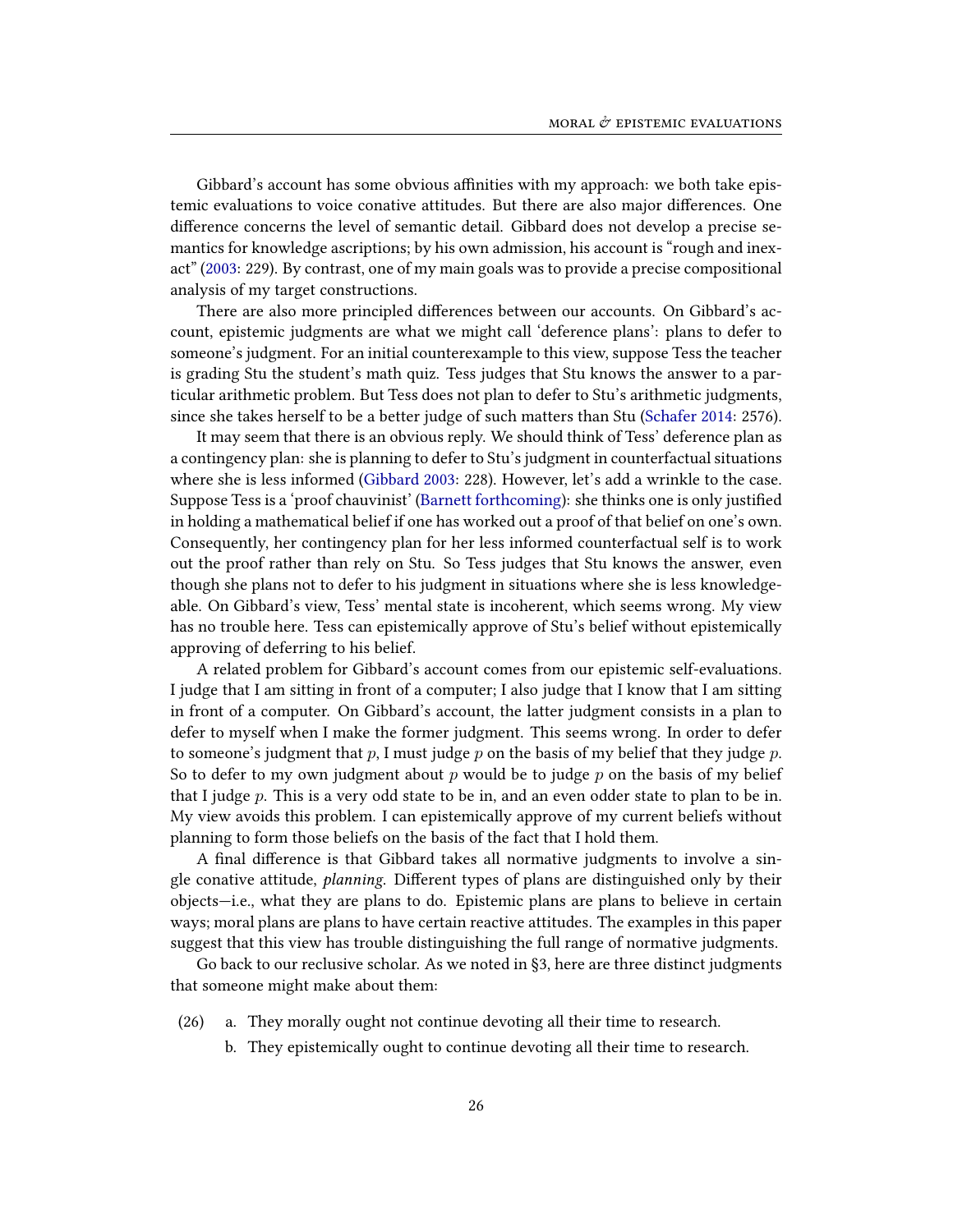<span id="page-26-6"></span>c. They all-things-considered ought not continue devoting all their time to research.

For Gibbard, [\(26a\)](#page-25-0) expresses a plan to blame the scholar for devoting all their time to research (or a plan to approve of so blaming). While Gibbard does not explicitly discuss [\(26b\)](#page-25-1), a natural way of applying his view would be to say it expresses a plan to continue devoting all one's time to research, in the contingency of being in the scholar's shoes. This already seems rather implausible: it means that anyone who judges both [\(26a\)](#page-25-0) and [\(26b\)](#page-25-1) is planning to  $\phi$  in a particular contingency, and also planning to blame themselves for  $\phi$ -ing in that contingency—which seems wrong. And things get worse when we ask: what does [\(26c\)](#page-26-6) express? One possibility is that it expresses the same plan as [\(26a\)](#page-25-0). But then we fail to distinguish between these two judgments. Another possibility is that it expresses a plan to not devote all of one's time to research, in the contingency of being in the scholar's shoes. But then we incorrectly predict that the mental state expressed by [\(26b\)](#page-25-1) disagrees with the mental state expressed by  $(26c)$ <sup>[36](#page-26-7)</sup>

From the perspective of this paper, the solution is to distinguish between different types of pro-attitude: epistemic, moral, and all-things-considered. These attitudes are not distinguished by their objects, but rather by their bases or functional roles. Once we take this line, we correctly predict that  $(26b)$ - $(26c)$  voice distinct but consistent judgments.<sup>[37](#page-26-8),[38](#page-26-9)</sup>

### References

<span id="page-26-2"></span><span id="page-26-0"></span>Jonathan Adler. Belief's Own Ethics. MIT Press, Cambridge, MA, 2002.

<span id="page-26-10"></span><span id="page-26-5"></span>Zachary Barnett. Rational moral ignorance. Philosophy and Phenomenological Research, forthcoming. Bob Beddor. Reduction in Epistemology. PhD thesis, Rutgers University, 2016. Bob Beddor. Justification as Faultlessness. Philosophical Studies, 174:901-926, 2017.

<span id="page-26-4"></span><span id="page-26-1"></span>Bob Beddor. Subjective Disagreement. Noûs, 53(4):819–851, 2019a.

<span id="page-26-3"></span>Bob Beddor. Noncognitivism and epistemic evaluations. Philosophers' Imprint, 19(10):1–27, 2019b.

William Alston. The deontological conception of epistemic justification. Philosophical Perspectives, 2:115-152, 1988.

<span id="page-26-7"></span> $^{36}\!$  This is an intrapersonal instance of the problem of overgenerating disagreement (§6.2). See [Wodak](#page-29-0) [2017,](#page-29-0) §11 for related concerns about Gibbard's view. It is worth noting that this problem also arises for a number of views in the ballpark. For example, [Schafer](#page-28-34) [2014](#page-28-34) criticizes the details of Gibbard's account, and proposes an alternative plan-based metaepistemology that avoids some of the problems raised earlier. But like Gibbard, Schafer does not distinguish epistemic plans from moral plans, except by their objects. So his approach is also susceptible to a version of this challenge. Similar remarks apply to the plan-based metaepistemology defended in [Greco and Hedden](#page-27-35) [2016.](#page-27-35)

<span id="page-26-8"></span> $37$ As we've seen in §3, this is compatible with Gibbard's insight that epistemic judgments are closely tied to belief-regulation and that moral judgments are closely tied to reactive attitudes. According to the functional role strategy, moral approval is a state whose functional role makes reference to moral blame. Epistemic approval is a state whose functional role makes reference to epistemic blame, which can be understood in terms of its connections with habits of belief formation.

<span id="page-26-9"></span> $38$ An early form of some of the ideas in this paper appeared in chp.2 of my dissertation [\(Beddor](#page-26-10) [2016\)](#page-26-10). For helpful feedback on that material, I am grateful to Andy Egan, Alvin Goldman, and participants in the Rutgers dissertation seminar. Thanks also to Cameron Boult, Simon Goldstein, and Daniel Wodak for detailed comments on an earlier draft of this paper.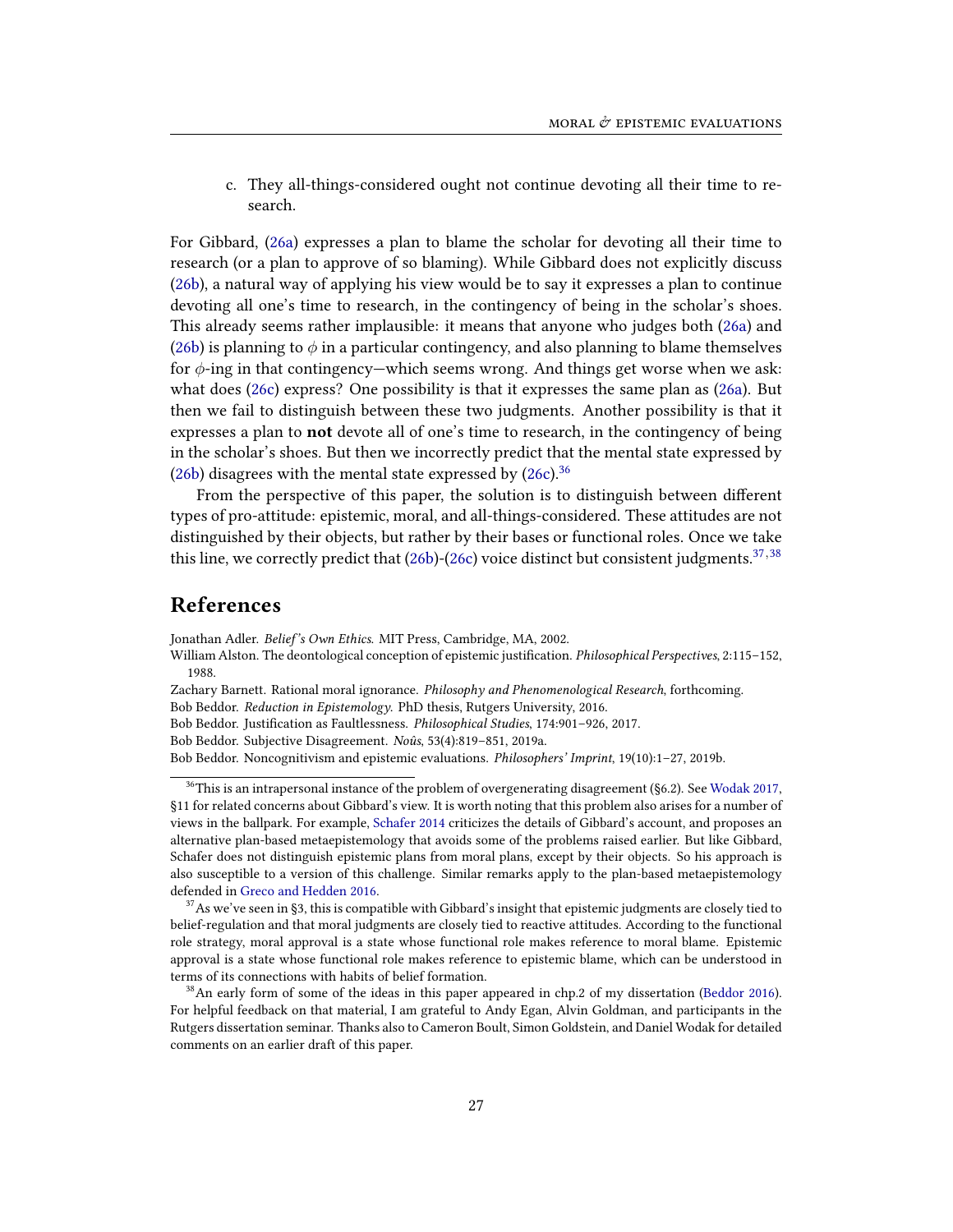- <span id="page-27-26"></span>Bob Beddor. Relativism and expressivism. In Kusch, editor, Routledge Handbook to the Philosophy of Relativism, pages 528–540. Routledge, 2019c.
- <span id="page-27-30"></span>Bob Beddor. Fallibility for Expressivists. Australasian Journal of Philosophy, 98(4):767–777, 2020.
- <span id="page-27-31"></span>Bob Beddor. Noncognitivism without expressivism. Manuscript, 2021.
- <span id="page-27-9"></span>Gunnar Björnsson and Tristram McPherson. Moral Attitudes for Non-Cognitivists: Solving the Specification Problem. Mind, 123(489):1–38, 2014.
- <span id="page-27-1"></span>Simon Blackburn. Ruling Passions. Clarendon Press, Oxford, 1998.
- <span id="page-27-11"></span>Cameron Boult. There is a distinctively epistemic kind of blame. Philosophy and Phenomenological Research, forthcoming.
- <span id="page-27-0"></span>Cameron Boult and Sebastian Köhler. Epistemic judgement and motivation. Philosophical Quarterly, 70(281): 738–758, 2020.

<span id="page-27-29"></span><span id="page-27-10"></span>Michael Bratman. Intention, Plans, and Practical Reason. Harvard University Press, Cambridge, MA, 1987. Jessica Brown. What is epistemic blame? Noûs, 54(2):389–407, 2020.

- <span id="page-27-3"></span>Matthew Chrisman. From epistemic contextualism to epistemic expressivism. Philosophical Studies, 135(2): 225–254, 2007.
- <span id="page-27-22"></span>Sinan Dogramaci. Reverse engineering epistemic evaluations. Philosophy and Phenomenological Research, 84 (3):513–530, 2012.
- <span id="page-27-17"></span><span id="page-27-15"></span>James Dreier. Internalism and Speaker Relativism. Ethics, 101(1):6–26, 1990.
- <span id="page-27-4"></span>Andy Egan. Relativist Dispositional Theories of Value. Southern Journal of Philosophy, 50(4):557–582, 2012. Hartry Field. Epistemology without metaphysics. Philosophical Studies, 143(2):249–290, 2009.
- <span id="page-27-34"></span>Nils Franzén. Evaluative discourse and affective states of mind. Mind, 129(516):1095-1126, 2019.
- <span id="page-27-7"></span>Allan Gibbard. Wise Choices, Apt Feelings. Harvard University Press, Cambridge, MA, 1990.
- <span id="page-27-5"></span><span id="page-27-2"></span>Allan Gibbard. Thinking How to Live. Harvard University Press, Cambridge, MA, 2003.
- Daniel Greco. A puzzle about epistemic akrasia. Philosophical Studies, 167(2):201–219, 2014.
- <span id="page-27-19"></span>Daniel Greco. Epistemological open questions. Australasian Journal of Philosophy, 93(3):509–523, 2015.
- <span id="page-27-14"></span>Daniel Greco. Justification and Excuses in Epistemology. Noûs, forthcoming.
- <span id="page-27-35"></span>Daniel Greco and Brian Hedden. Uniqueness and metaepistemology. Journal of Philosophy, 113(8):365–395, 2016.
- <span id="page-27-33"></span>Valentine Hacquard. On the Event Relativity of Modal Auxiliaries. Natural Language Semantics, 18(1):79–114, 2010.
- <span id="page-27-28"></span>John Hawthorne and Arturs Logins. Graded epistemic justification. Philosophical Studies, 178:1845-1858, 2021.
- <span id="page-27-12"></span>John Hawthorne and Amia Srinivasan. Disagreement without transparency: Some bleak thoughts. In Christensen and Lackey, editors, Epistemology of Disagreement, pages 9-30. Oxford University Press, Oxford, 2013.
- <span id="page-27-32"></span><span id="page-27-27"></span>Jaakko Hintikka. Knowledge and Belief. Cornell University Press, 1962.
- Laurence Horn. A Natural History of Negation. University of Chicago Press, Chicago, 1989.
- <span id="page-27-18"></span>Klemens Kappel and Emil F.L. Moeller. Epistemic expressivism and the argument from motivation. Synthese, 191:1529–1547, 2014.
- <span id="page-27-8"></span>Antti Kauppinen. What Makes a Sentiment Moral? In Shafer-Landau, editor, Oxford Studies in Metaethics, volume 1. Oxford University Press, New York, 2010.
- <span id="page-27-21"></span>Antti Kauppinen. Epistemic norms and epistemic accountability. Philosophers' Imprint, 18, 2018.
- <span id="page-27-13"></span>Christoph Kelp and Mona Simion. Criticism and Blame in Action and Assertion. Journal of Philosophy, 114 (2):76–93, 2017.
- <span id="page-27-20"></span>Sebastian Köhler. Do Expressivists Have an Attitude Problem? Ethics, 123(3):479–507, 2013.
- <span id="page-27-16"></span>Christine Korsgaard. Creating the Kingdom of Ends. Cambridge University Press, Cambridge, 1996.
- <span id="page-27-6"></span>Angelika Kratzer. What 'must' and 'can' must and can mean. Linguistics and Philosophy, 1:337–355, 1977.
- <span id="page-27-23"></span>Angelika Kratzer. The Notional Category of Modality. In Eikmeyer and Rieser, editors, Words, Worlds, and Contexts: New Approaches in Word Semantics. W. de Gruyter, Berlin, 1981.
- <span id="page-27-24"></span>Angelika Kratzer. Modality. In von Stechow and Wunderlich, editors, Semantics: An International Handbook of Contemporary Research. W. de Gruyter, Berlin, 1991.
- <span id="page-27-25"></span>Angelika Kratzer. Modals and Conditionals. Oxford University Press, Oxford, 2012.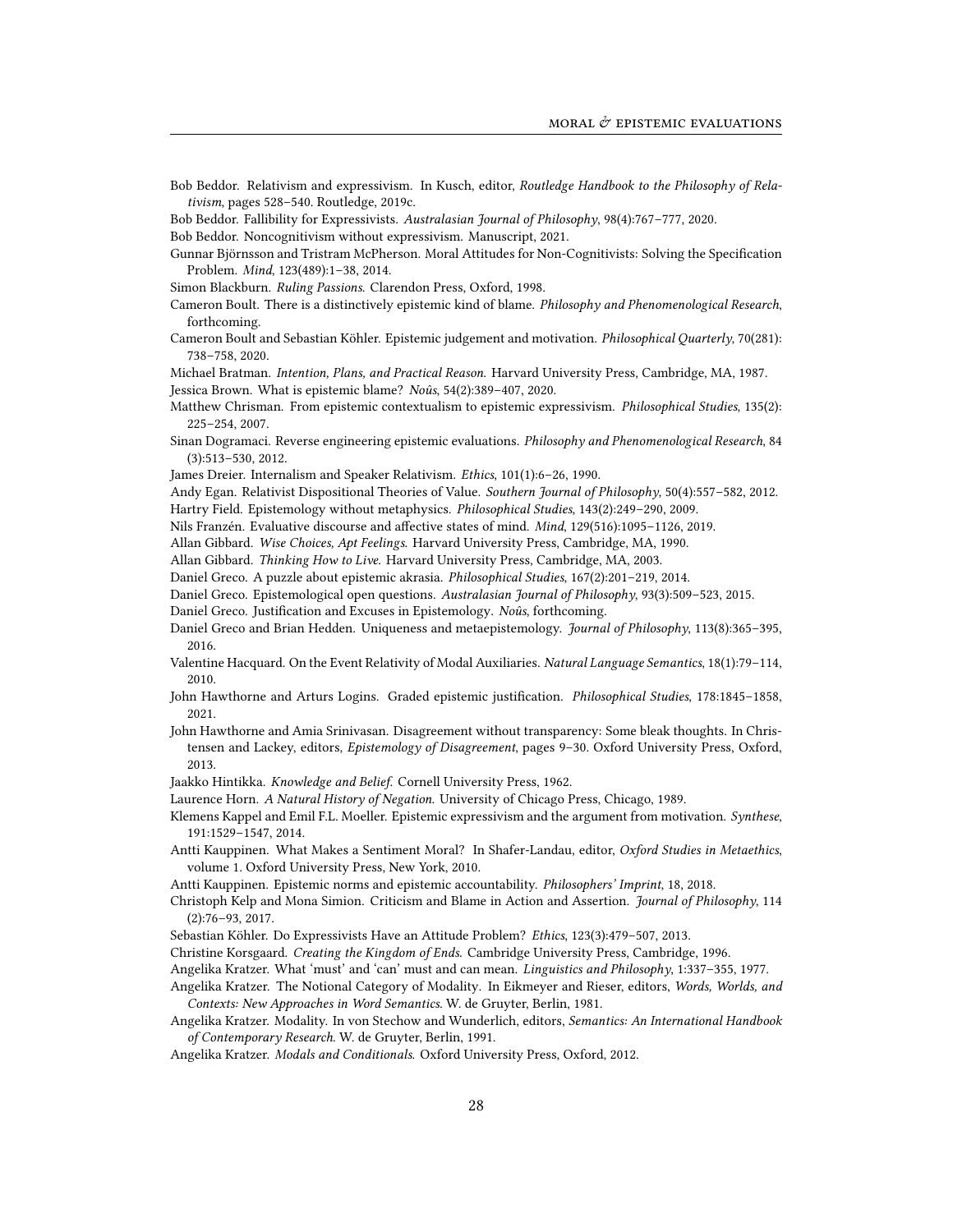<span id="page-28-28"></span>Arie Kruglanski. Lay Epistemics and Human Knowledge. Springer Science & Business Media, 1989.

- <span id="page-28-29"></span>Arie Kruglanski, Donna M. Webster, and Adena Klem. Motivated resistance and openness to persuasion in the presence or absence of prior information. Journal of Personality and Social Psychology, 65(5):861-876, 1993.
- <span id="page-28-20"></span><span id="page-28-11"></span>Daniel Lassiter. Must, Knowledge, and (In)directness. Natural Language Semantics, 24:117–163, 2016. Stephanie Leary. Defending internalists from acquired sociopaths. Philosophical Psychology, 7:878–895, 2017.
- <span id="page-28-17"></span><span id="page-28-7"></span>Clayton Littlejohn. Justification and the Truth Connection. Cambridge University Press, Cambridge, 2012. B.J.C Madison. On justifications and excuses. Synthese, 195(10):4551-4562, 2018.

<span id="page-28-19"></span>Paul McNamara. Must I do what I ought (or will the least I can do do)? In Brown and Carmo, editors, Deontic Logic, Agency, and Normative Systems. Springer-Verlag, Berlin, 1996.

<span id="page-28-9"></span>Alfred Mele. Internalist Moral Cognitivism and Listlessness. Ethics, 106:727–753, 1996.

<span id="page-28-13"></span><span id="page-28-2"></span>J.S. Mill. Utilitarianism. 1861.

- Alexander Miller. Introduction to Contemporary Metaethics. Polity, Cambridge, 2003.
- <span id="page-28-12"></span>G.E. Moore. Principia Ethics. Cambridge University Press, Cambridge, 1903.
- <span id="page-28-30"></span>Jennifer Nagel. Knowledge ascriptions and the psychological consequences of changing stakes. Australasian Journal of Philosophy, 86:279–294, 2008.
- <span id="page-28-33"></span>Dilip Ninan. Relational Semantics and Domain Semantics for Epistemic Modals. Journal of Philosophical Logic, 47(1):1–16, 2018.

<span id="page-28-26"></span>Kate Nolfi. Why only evidential considerations can justify belief. In McHugh, Way, and Whiting, editors, Normativity: Epistemic and Practical. Oxford University Press, Oxford, 2018.

- <span id="page-28-6"></span>Adam Pichovy. What do we want from a theory of epistemic blame? Australasian Journal of Philosophy, forthcoming.
- <span id="page-28-16"></span>Alvin Plantinga. Warrant: The Current Debate. Oxford University Press, Oxford, 1993.
- <span id="page-28-21"></span>Paul Portner and Aynat Rubinstein. Extreme and non-extreme deontic modals. In Charlow and Chrisman, editors, Deontic Modality. Oxford University Press, Oxford, 2016.
- <span id="page-28-36"></span>Sarah Zoe Raskoff. Getting expressivism out of the woods. *Ergo*, 5(36):947–969, 2018.
- <span id="page-28-5"></span>Lindsay Rettler. In defense of doxastic blame. Synthese, 195(5):2205–2226, 2018.
- <span id="page-28-0"></span>Michael Ridge. Expressivism and epistemology: Epistemology for ecumenical expressivists. Aristotelian Society Supplementary Volume, 81(1):83–108, 2007.
- <span id="page-28-1"></span>Michael Ridge. How to be an epistemic expressivist. In McHugh, Way, and Whiting, editors, Metaepistemology. Oxford University Press, Oxford, 2018.
- <span id="page-28-10"></span>A.L. Roskies. Are ethical judgments intrinsically motivational? lessons from acquired sociopathy. Philosophical Psychology, 16:51–66, 2003.
- <span id="page-28-22"></span>T.M. Scanlon. What We Owe to Each Other. Harvard University Press, Cambridge, MA, 1998.
- <span id="page-28-14"></span>T.M. Scanlon. Moral Dimensions: Permissibility, Meaning, Blame. Belknap Press, Cambridge, MA, 2008.

<span id="page-28-34"></span>Karl Schafer. Doxastic planning and epistemic internalism. Synthese, 191:2571–2591, 2014.

- <span id="page-28-35"></span>Karl Schafer. Epistemic planning, epistemic internalism, and luminosity. In McHugh, Way, and Whiting, editors, Metaepistemology. Oxford University Press, Oxford, 2018.
- <span id="page-28-3"></span>Mark Schroeder. Being For: Evaluating the Semantic Program of Expressivism. Oxford University Press, Oxford, 2008.
- <span id="page-28-27"></span>Mark Schroeder. Noncognitivism in Ethics. Routledge, New York, 2010.

<span id="page-28-4"></span>Andrew Sepielli. Normative Uncertainty for Non-Cognitivists. Philosophical Studies, 160:191–207, 2012.

- <span id="page-28-25"></span>Nishi Shah. A new argument for evidentialism. The Philosophical Quarterly, 56(225):481–498, 2006.
- <span id="page-28-15"></span>Alex Silk. How to Be an Ethical Expressivist. Philosophy and Phenomenological Research, 90(3), 2014.
- <span id="page-28-32"></span>Alex Silk. How to Embed an Epistemic Modal: Attitude Problems and Other Defects of Character. Philosophical Studies, 174:1773–1799, 2017.
- <span id="page-28-23"></span>Neil Sinhababu. The Desire-Belief Account of Intention Explains Everything. Noûs, 47(4):680–696, 2013.
- <span id="page-28-24"></span><span id="page-28-18"></span>Neil Sinhababu. Humean Nature. Oxford University Press, New York, 2017.
- Aaron Sloman. 'ought' and 'better'. Mind, 79:385–394, 1970.
- <span id="page-28-8"></span>Michael Smith. The Moral Problem. Blackwell, Oxford, 1994.
- <span id="page-28-31"></span>Tamina Stephenson. Judge Dependence, Epistemic Modals, and Predicates of Personal Taste. Linguistics and Philosophy, 30(4):487–525, 2007.